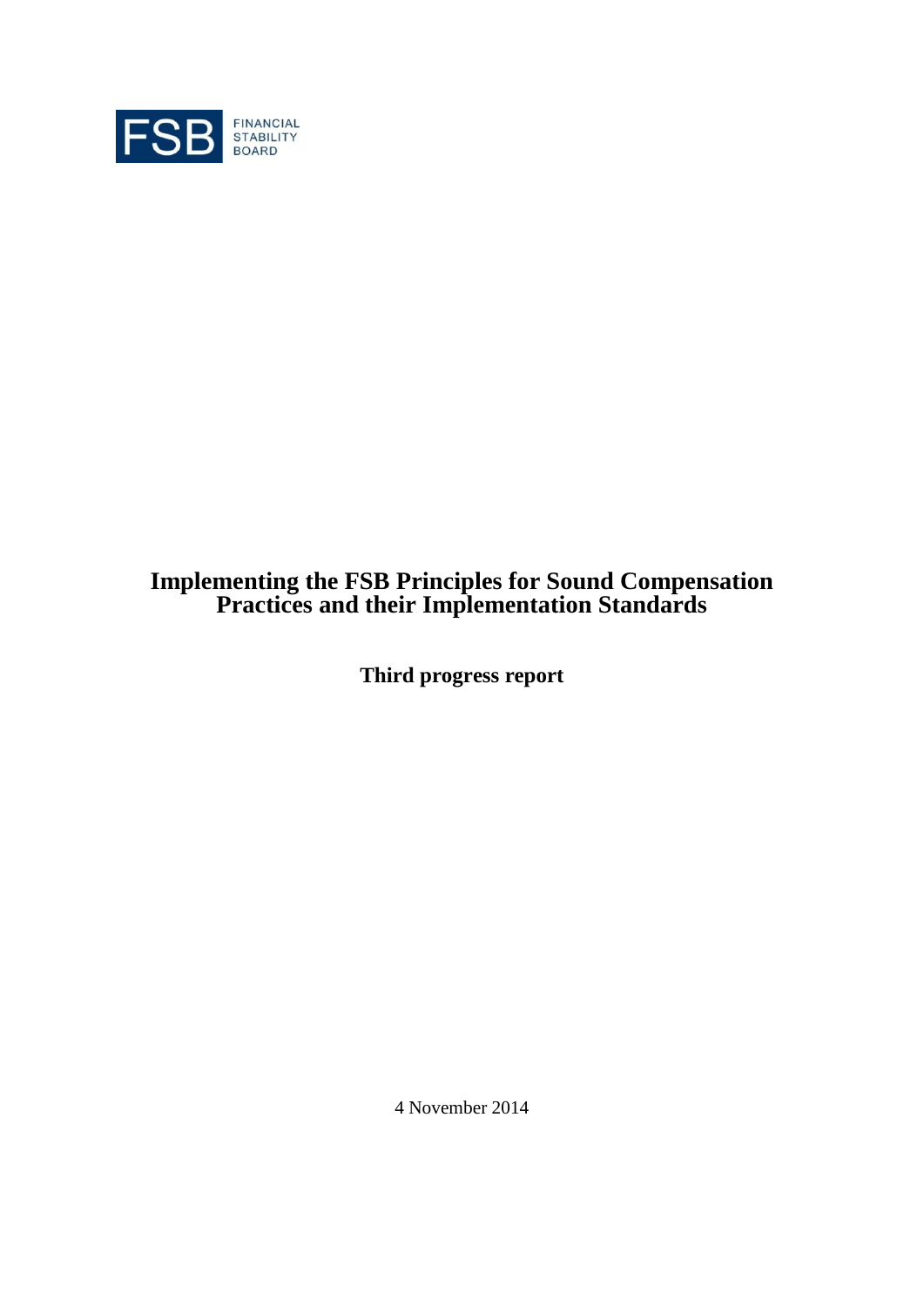# **Table of Contents**

|      |                                                                                   | Page |
|------|-----------------------------------------------------------------------------------|------|
|      |                                                                                   |      |
| I.   |                                                                                   |      |
| II.  |                                                                                   |      |
| 1.   | Adoption of the P&S in national regulation and supervisory guidance and recent    |      |
| 2.   |                                                                                   |      |
| III. | Implementation by firms: overall assessment, challenges and evolving practices 12 |      |
| 1.   |                                                                                   |      |
| 2.   |                                                                                   |      |
| 2.1. |                                                                                   |      |
| 2.2. |                                                                                   |      |
| 2.3. |                                                                                   |      |
| IV.  |                                                                                   |      |
| 1.   |                                                                                   |      |
| 2.   |                                                                                   |      |
|      |                                                                                   |      |
|      |                                                                                   |      |
|      | Annex C: Members of the FSB Compensation Monitoring Contact Group  26             |      |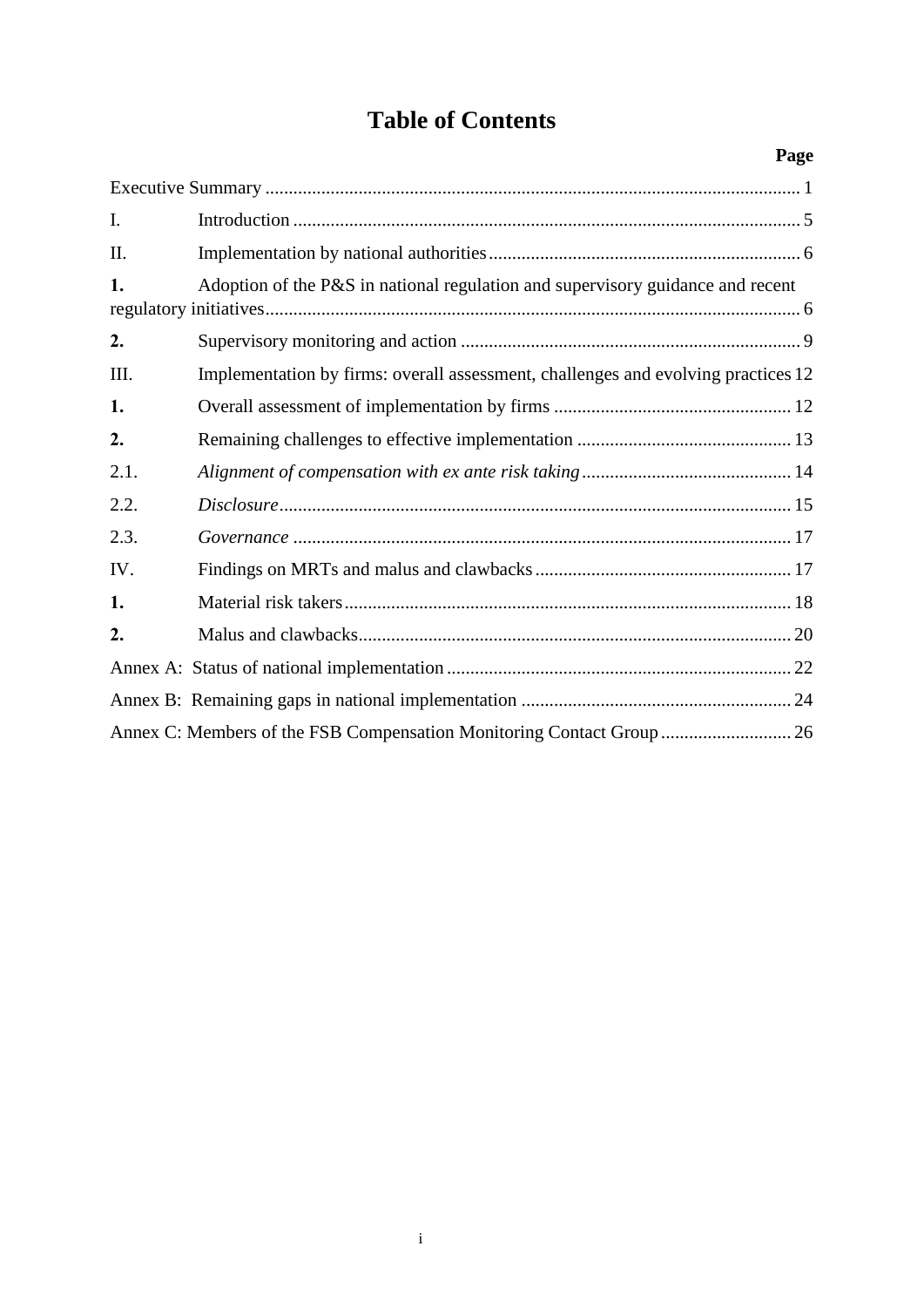# **Implementing the FSB Principles for Sound Compensation Practices and their Implementation Standards Third Progress Report**

# <span id="page-2-0"></span>**Executive Summary**

This is the third progress report on the implementation of the FSB *Principles for Sound Compensation Practices* and their *Implementation Standards* (P&S). The report, which was prepared by the FSB Compensation Monitoring Contact Group (CMCG), reports on remaining implementation gaps and focuses on some of the key challenges and evolving practices in this area. The main findings are as follows:

- 1. *Implementation of the P&S has been essentially completed, although several FSB jurisdictions continue to refine their regulatory framework or guidance on compensation practices*. The most notable development in this regard is the adoption by the European Union (EU) of the Capital Requirements Directive (CRD) IV, which includes specific requirements on compensation structures that go beyond those found in the P&S. Other jurisdictions issued additional regulation or supervisory guidance either clarifying or expanding the scope of previous regulation, or introducing requirements in addition to those of the P&S. As mentioned in the 2013 progress report, there remain a few FSB jurisdictions that have not adopted one or a few P&S due to their nonapplicability or incompatibility with local laws; these jurisdictions should assess the risks posed by remaining gaps and take appropriate measures to address them.
- 2. *Supervision of compensation practices continues to improve*. The assessment of compensation practices has become for many authorities an essential part of the supervisory cycle given the relevance for effective risk management and governance. Responses indicate, however, important differences in supervisory intensity across jurisdictions (including in the use of on-site inspections, horizontal reviews and ongoing dialogue with firms as instruments of active supervision) and in supervisory actions (e.g. formal/informal enforcement procedures) in response to findings on firms' compensation practices. Supervisory findings indicate a number of areas for improvement by firms – in particular, governance, identification of material risk takers (MRTs), risk alignment and ex post adjustments. Embedding good practice is an ongoing long-term process, and supervisors believe there is value in comparing approaches across the industry and jurisdictions, and continuing to provide incentives for firms to refine their practices.
- 3. *Almost all authorities assess the level of implementation by significant banks in their jurisdiction as being medium or high*. No major changes to the structure of compensation for significant banks are reported; their practices are generally assessed by supervisors as aligned with the P&S. In the EU, some changes in compensation structures are expected in the future due to the implementation of CRD IV. This includes a higher number of MRTs identified by firms; a move by a number of firms to a higher proportion of fixed pay for MRTs in some business areas; and the introduction of new forms of remuneration (which are currently under scrutiny by European authorities) in response to the cap on the ratio of fixed to variable pay. Several jurisdictions outside the EU are monitoring the potential impact and competitive effects of these changes.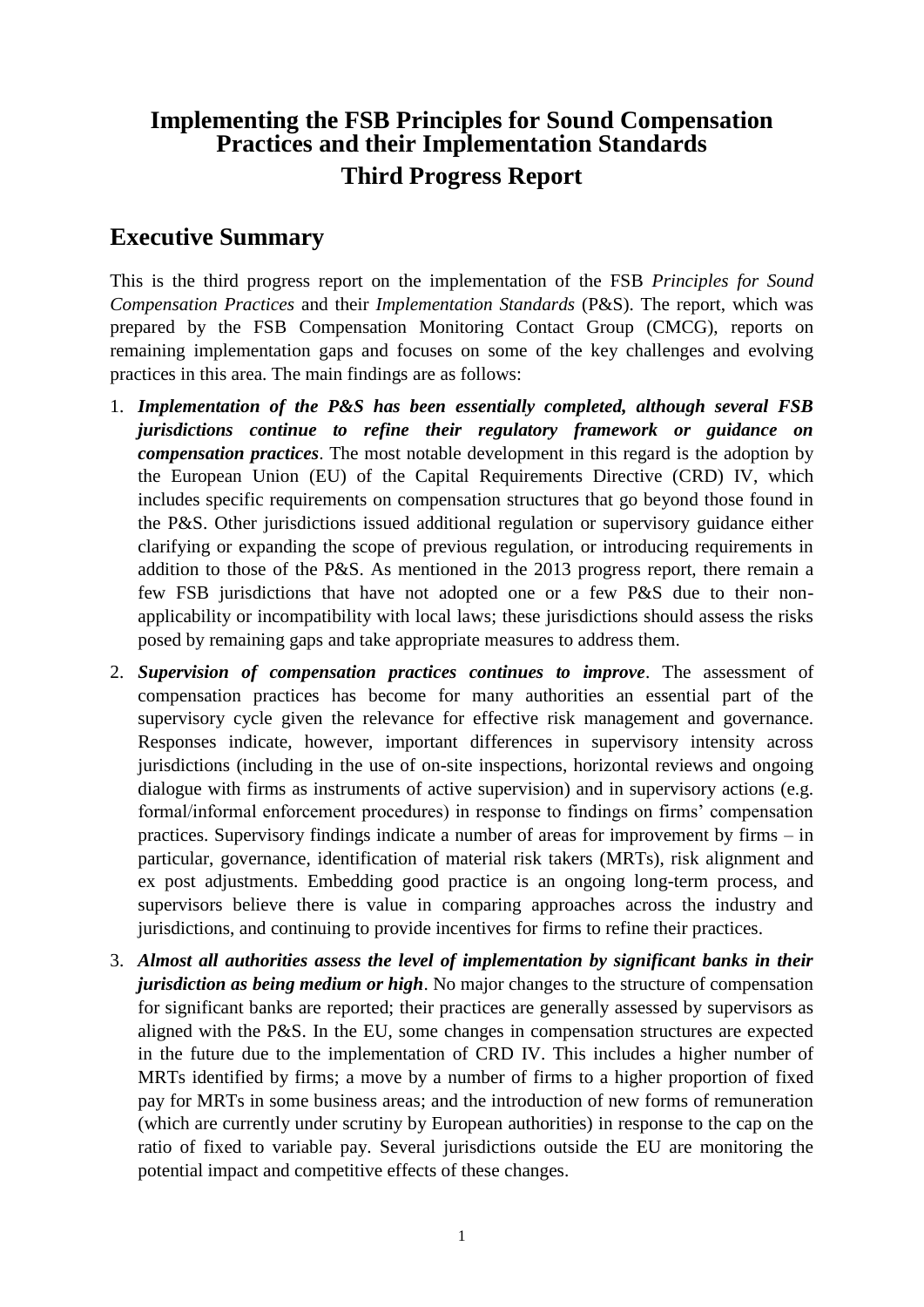- 4. *All authorities report that significant financial institutions have continued to improve their governance frameworks for compensation, and better practices are observed in terms of ex ante risk adjustment of compensation to reflect risk-taking*. Some challenges in the area of effective risk alignment remain, in particular the application of risk metrics to the business unit or at the specific product and activity level, as well as at the individual level; a more transparent and consistent application of policies and procedures to guide the use of discretion; and the availability of better data to support the effective alignment of compensation with prudent risk-taking behaviour. Although the majority of authorities assess disclosure by significant institutions as satisfactory and compliant with the Basel III Pillar 3 principles on disclosure of compensation practices, a few authorities have indicated scope for enhancement. In particular, comparing information across firms continues to present challenges due to uncertainties surrounding the reliability of underlying data and differences in business models and regulatory requirements. Some authorities have emphasised the need to encourage firms to use plain language and more graphs and charts to make disclosures more understandable and comparable across firms.<sup>1</sup>
- 5. *There remain significant differences among jurisdictions in the approach to, and implications of, identifying MRTs*. Important differences remain, in particular, in terms of whether to treat MRTs only individually or as "groups of risk takers" and the extent to which staff in control functions should be included in the MRT definition. A key observation is that it is not just differences in the regulatory approach which lead to potential non-level playing field issues but also, and perhaps more critically, differences in what the implications are of being identified as an MRT. These differences make it difficult to compare the effective treatment of MRTs across firms, including in terms of the number of identified employees per firm/geography/business line.
- 6. *As regards ex post performance adjustment, progress is more evident on the use of malus than clawbacks*. Some jurisdictions continue to cite legal impediments (mainly labour law and tax-related) to the adoption of clawbacks. Moreover, the effectiveness of both malus and clawback clauses depends in part on the proportion of pay that is variable, and there appears to be wide variation among jurisdictions on the extent of variable pay that is: a) required; b) subject to deferral; and c) "at risk" under a malus or clawback mechanism. Progress is apparent in the continued refinement of triggers, as institutions are using a wider range of malus triggers (i.e. not just financial) and recognise that they do not need to wait for behaviour that justifies legal termination to make appropriate ex post conduct compensation adjustments. Despite these challenges, supervisors and firms share the view that proper application of malus and clawback clauses is important for incentivising prudent risk-taking behaviour. There is also an emerging consensus on what constitutes key success factors. These include: a) increasing pay at risk and ensuring that the periods for vesting and "look backs" are long enough, going beyond three years where possible; b) ensuring that the triggers and thresholds for malus and clawback clauses are not set so high as to be unrealistic or to fail to have an impact on behaviour; c) focusing on how an institution makes decisions on the application of malus and

<sup>1</sup> Standardised disclosure formats have been adopted in some cases, for example in the EU with the publication of the guidelines and results for the data collection exercise on high earners and for the benchmarking exercise, in order to increase the consistency of information collected and thereby benchmark remuneration trends.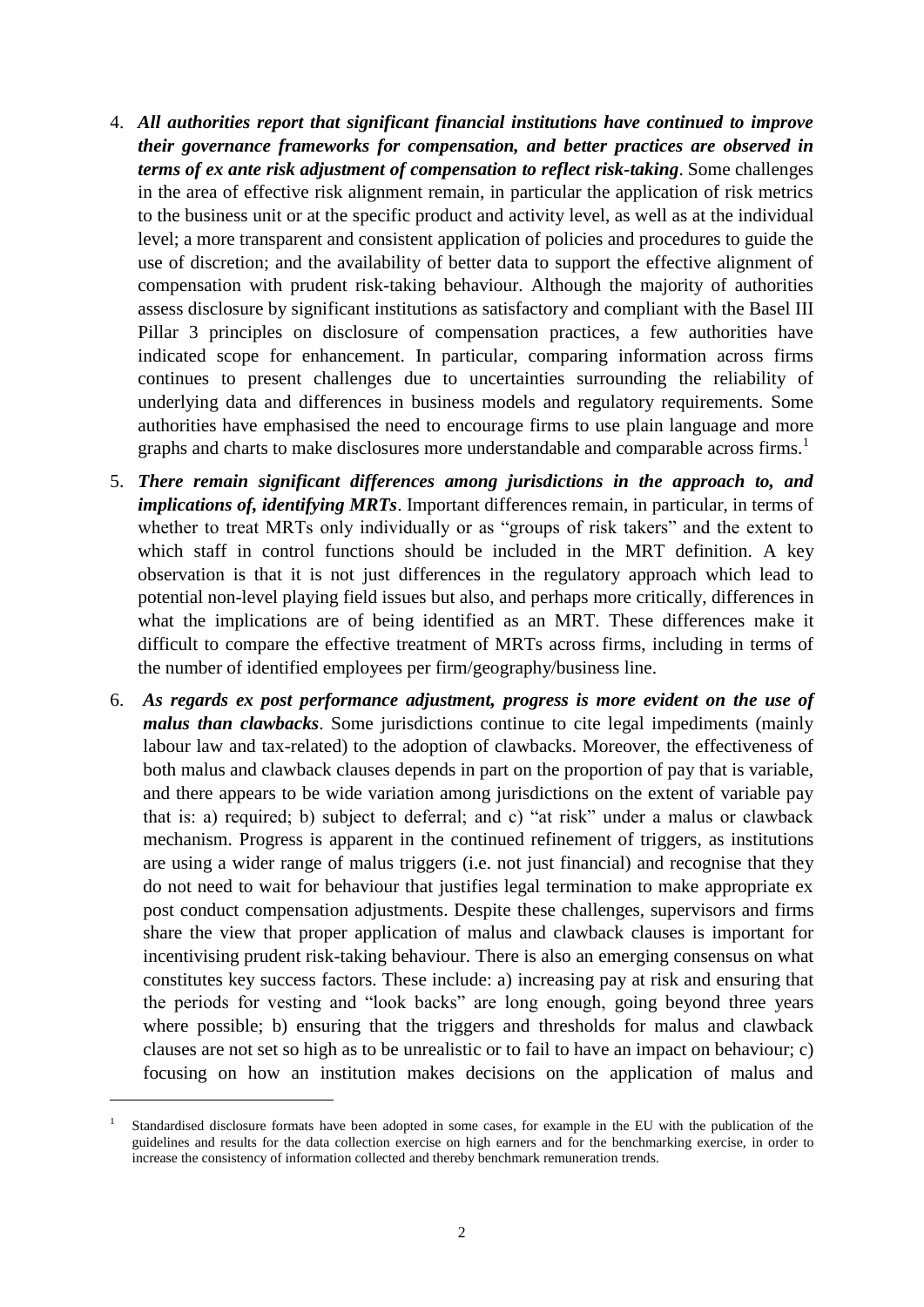clawbacks and strengthening the governance in this area; d) encouraging institutions to revise manager employment contracts and compensation plan documentation so as to explicitly provide for malus and clawback clauses and not to waive these provisions in the event of negotiated termination settlements; and e) working with legislators and other parties to bring more legal certainty or support for clawback clauses.

The FSB, through the CMCG, will continue to monitor and report on the implementation of the P&S. As part of this work, it will organise a roundtable in early 2015 with the industry to analyse trends, exchange views on implementation progress and discuss remaining challenges to effective implementation, particularly in terms of effective alignment between compensation and risk governance frameworks.

In light of these findings, the report identifies the following next steps:

#### **1. More intense and effective supervision of compensation practices**

As noted above, there remain important differences among FSB jurisdictions in the frequency and intensity of supervision of firms' compensation practices. The responses also show that those jurisdictions that have advanced furthest in their supervisory activities in this area tend to be the ones reporting the most advancement by their firms in the implementation of the P&S. Jurisdictions that have not undertaken a horizontal review of compensation practices are therefore recommended to conduct such a review to assess the status of practices in their domestic market. Moreover, all jurisdictions should include oversight of compensation practices in their ongoing supervisory cycle, including review of the effectiveness of a firm's compensation system through appropriate quantitative and qualitative indicators, its relationship with the firm's governance framework and its impact on risk-taking behaviour.

#### **2. Linking compensation systems and risk management/governance**

The CMCG in its next progress report will focus on the link between compensation structures and firms' risk appetite and overall risk governance frameworks. The work will also consider relevant guidance issued on this topic by the FSB or other standard setters.<sup>2</sup> This will include an examination of the interaction between the compensation function, management, the board of directors, and the risk management and other control functions in decisions concerning variable remuneration. The annual workshop with industry participants will be used to collect and analyse information on better practices in this area.

#### **3. Greater use of malus and clawbacks**

 $\overline{a}$ 

Jurisdictions should continue to foster the use of malus and clawback mechanisms by more explicitly requiring these mechanisms and/or increasing supervision of them. Supervisors are encouraged to focus on these mechanisms in assessing compensation practices of firms in their jurisdiction, as was done for example by the UK authorities that have recently issued guidance on the expected application of malus and clawback clauses. Where gaps or deficiencies are noted, jurisdictions should consider explicitly requiring firms to apply backtesting and other means to assess the use and impact of these mechanisms.

<sup>2</sup> See [FSB Principles for an Effective Risk Appetite Framework,](http://www.financialstabilityboard.org/publications/r_131118.htm) November 2013; and FSB Guidance on Supervisory [Interaction with Financial Institutions on Risk Culture \(A Framework for Assessing Risk Culture\),](http://www.financialstabilityboard.org/publications/140407.htm) April 2014.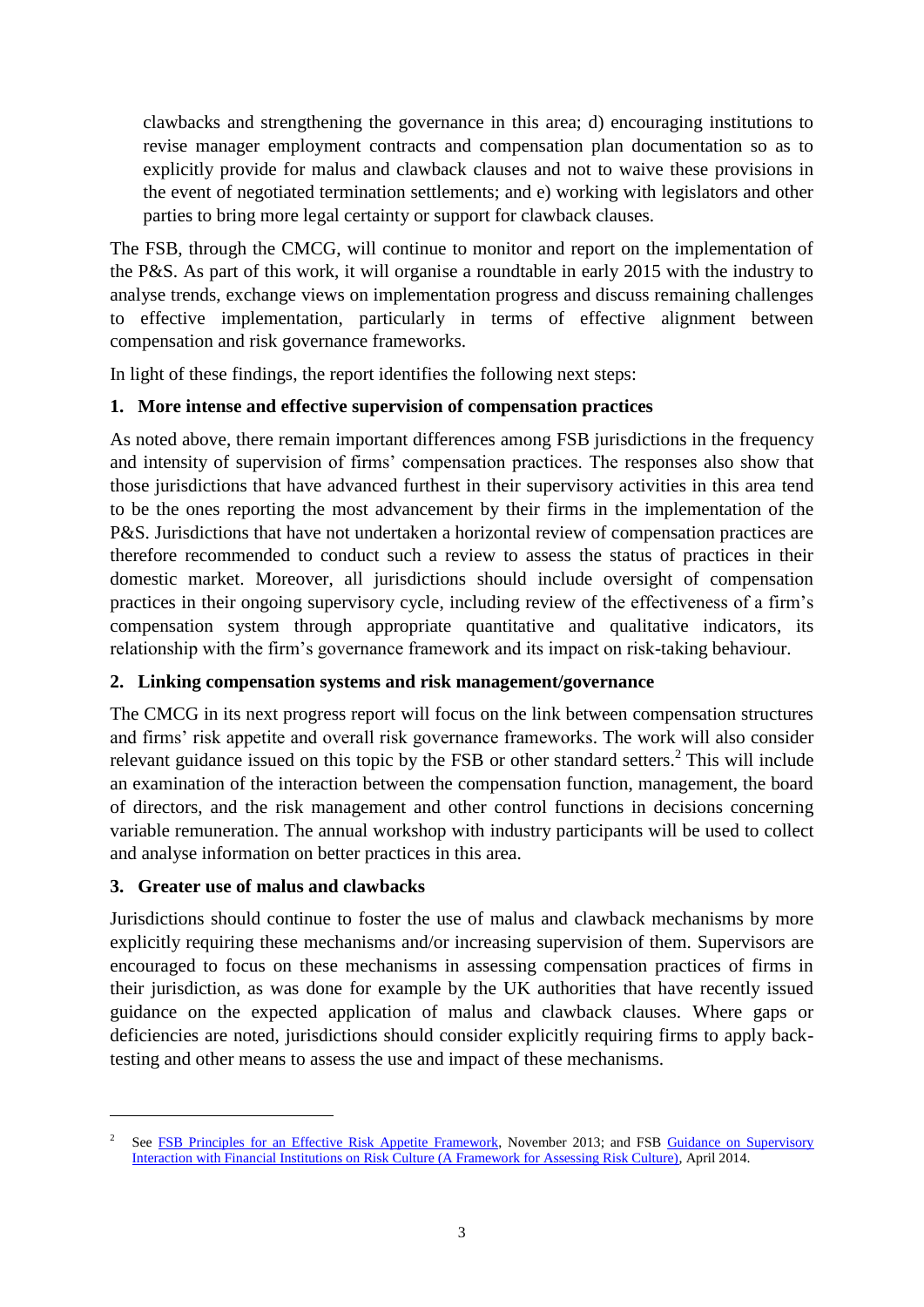#### **4. Monitoring the impact of compensation-related reforms**

The G20 and the FSB have emphasised the need to move from monitoring the timeliness of implementation of internationally agreed reforms to assessing their effects and effectiveness in achieving the desired outcomes. This is particularly relevant in the area of compensation practices given the lack of adequate and consistent public information on the evolution and impact of compensation practices. In order to assist with progress in this area, the FSB – through the CMCG – will build on existing findings and explore the use by supervisors, firms and third parties (e.g. consultants) of metrics and other indicators to monitor the effective risk alignment of compensation structures for significant institutions.

#### **5. Taking stock of compensation practices for significant insurance firms**

Implementation monitoring of the P&S to date has focused primarily on banking institutions, while much less information is available on compensation structures for other sectors. However, increased attention is being given at the international level to the risks stemming from significant non-bank financial institutions. The CMCG will assist in this process by organising, in collaboration with the International Association of Insurance Supervisors, a workshop in 2015 to discuss compensation practices for significant insurance firms and presenting the findings in its next progress report.

#### **6. Follow-up work on MRTs**

The identification of MRTs remains central to effective compensation regimes and is an area on which the CMCG will continue to focus. In particular, the CMCG will work to further clarify what constitutes better practice in areas such as the identification and treatment of control functions and/or senior executives as well as the issue of "groups of risk takers" or "collective risk takers". Given the important regulatory changes recently introduced in the EU, this follow-up work will be initiated from mid-2015 onwards so that it can build on the most recent findings on regulatory developments and market impact.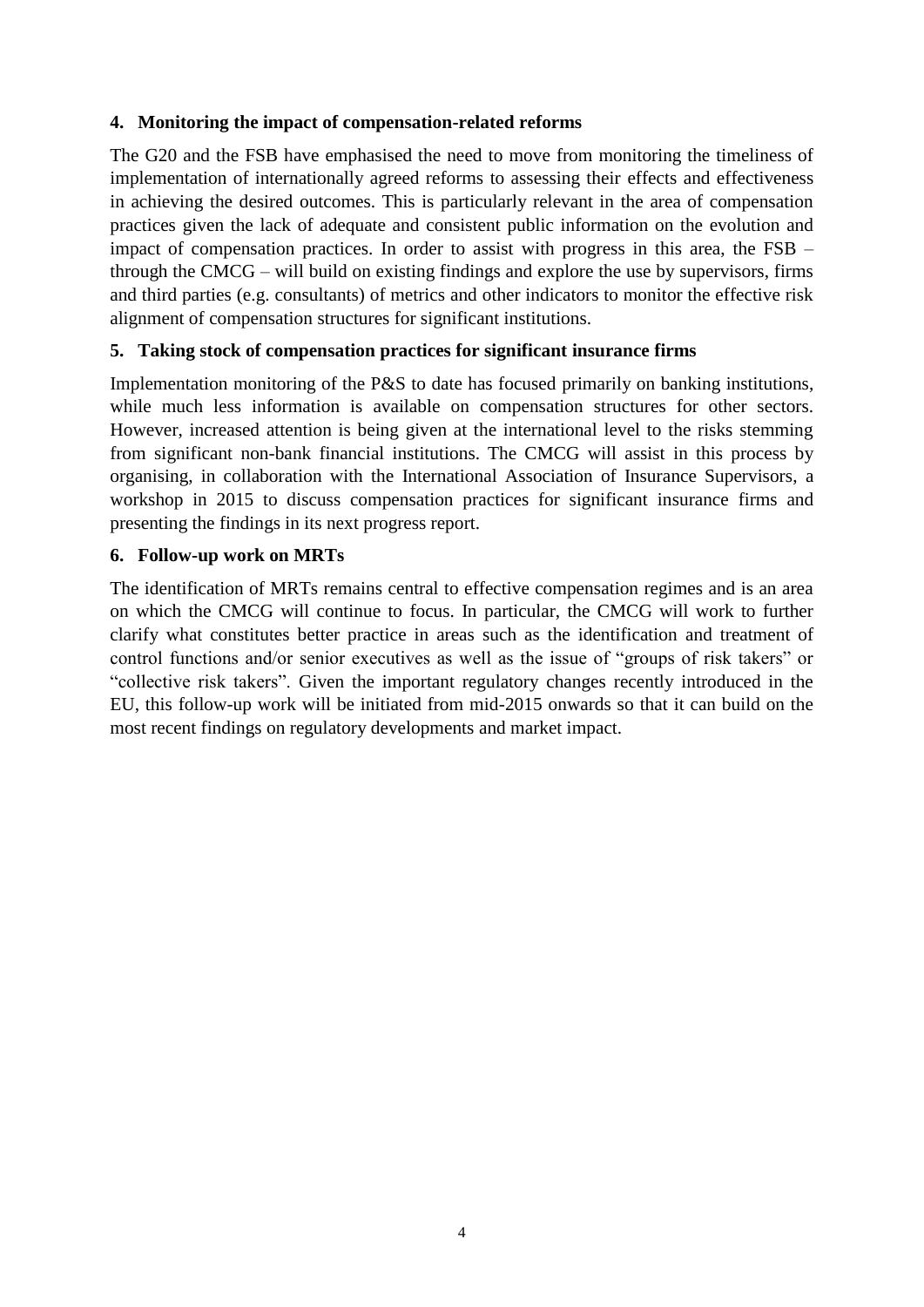# <span id="page-6-0"></span>**I. Introduction**

At the 2011 G20 Summit in Cannes, the Leaders called on the FSB to "undertake an ongoing monitoring and public reporting on compensation practices focused on remaining gaps and impediments to full implementation [of the *FSB [Principles for Sound Compensation](http://www.financialstabilityboard.org/publications/r_0904b.pdf)  [Practices](http://www.financialstabilityboard.org/publications/r_0904b.pdf)* and their *[Implementation Standards](http://www.financialstabilityboard.org/publications/r_090925c.pdf)* (P&S)] and carry out an ongoing bilateral complaint handling process to address level playing field concerns of individual firms."<sup>3</sup> To undertake this monitoring, the FSB established in early 2012 a Compensation Monitoring Contact Group (CMCG) comprising national experts from FSB jurisdictions with regulatory or supervisory responsibility for compensation practices. The CMCG is responsible for monitoring and reporting on national implementation of the P&S. The monitoring exercise is based primarily on responses to a questionnaire prepared and compiled by CMCG members. The FSB also established the Bilateral Complaint Handling Process (BHCP), which is a mechanism for national supervisors from FSB jurisdictions to bilaterally report, verify and, if needed, address specific compensation-related complaints by financial institutions based on level playing field concerns<sup>4</sup>.

The FSB reported on the results of its annual monitoring exercise in progress reports published in [June 2012](http://www.financialstabilityboard.org/publications/r_120613.htm) and in [August 2013.](http://www.financialstabilityboard.org/publications/r_130826.htm) These reports confirmed that achieving lasting change in behaviour and culture and effectively aligning compensation practices with prudent risk-taking is a long-term challenge, and recommended further actions for the FSB, supervisory authorities and firms towards consistent and effective implementation of the P&S. In particular, the 2013 progress report found that, while good progress had been made, more work was needed to embed positive risk management in firm's compensation practices and to achieve effective alignment with risk and performance. The reports also recommended that the FSB promote the sharing of experiences among supervisors and firms, particularly in areas where implementation challenges could hinder the effectiveness of the P&S in incentivising sound compensation practices and prudent risk taking behaviour.

This progress report summarises the main findings of responses to the annual monitoring questionnaire, providing information on recent actions and initiatives by FSB jurisdictions to implement the P&S since the August 2013 progress report. It also incorporates the results of a survey conducted in late 2013 regarding material risk takers (MRTs) and malus/clawbacks, and the findings of the second FSB workshop with private sector participants held in April 2014.<sup>5</sup> The workshop focused on three areas: the identification and treatment of MRTs; the use of malus and clawback clauses as part of the alignment of compensation with risk taking and performance; and governance frameworks, including the role of compensation structures in supporting a sound risk and compliance culture at financial institutions. The workshop

<sup>3</sup> See http://www.financialstabilityboard.org/implementation\_monitoring/g20\_leaders\_declaration\_cannes\_2011.pdf.

<sup>4</sup> To date, no BHCP complaints have been filed.

<sup>5</sup> Officials from FSB member organisations participating in the FSB CMCG and senior executives mainly responsible for remuneration, primarily from global systemically important banks (G-SIBs), participated in the workshop.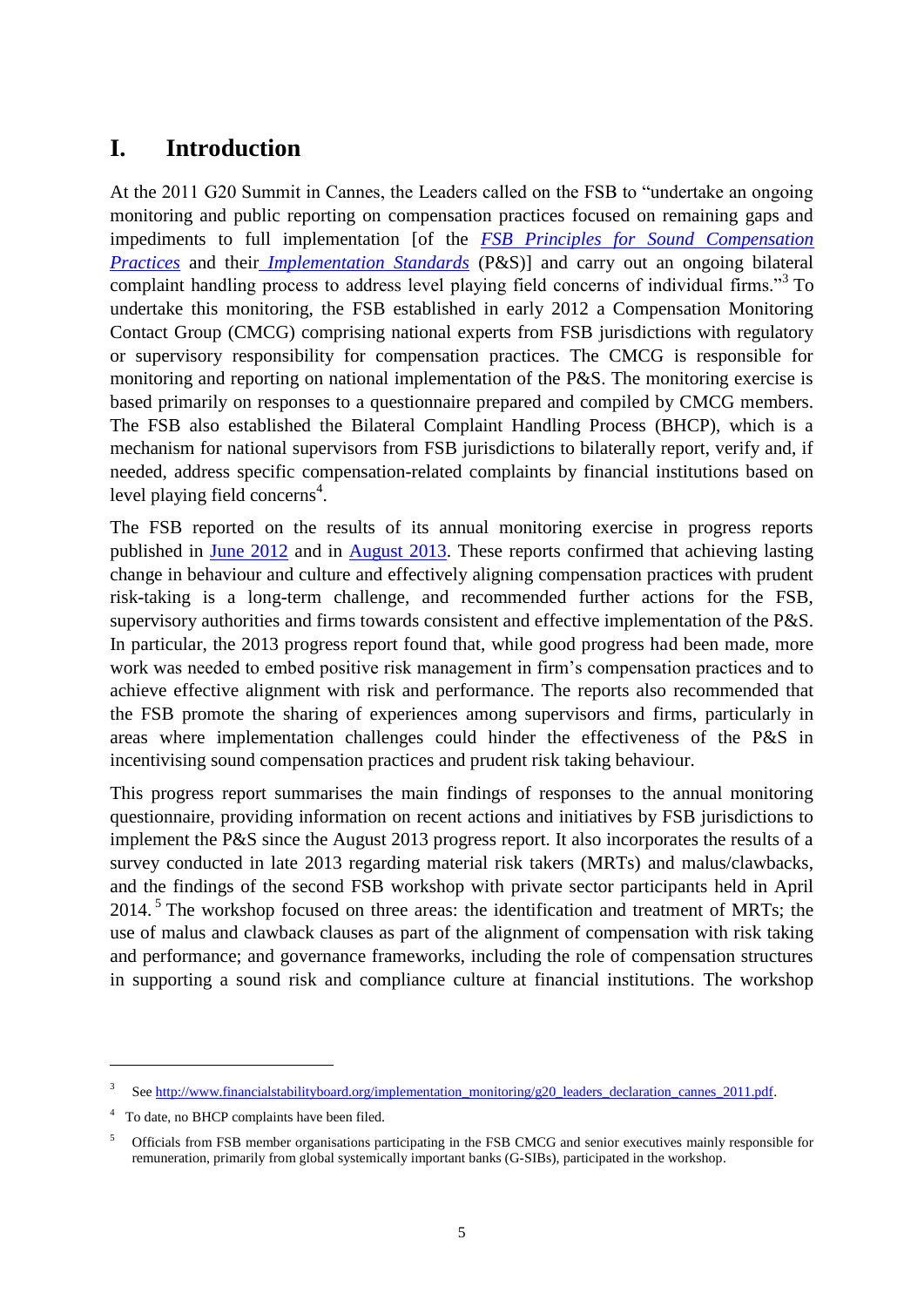findings, published on the FSB website<sup>6</sup>, are incorporated in this third progress report, which also focuses on key implementation challenges and evolving practices in the above areas.

The report is structured as follows. Section II describes the overall progress made by national authorities in implementing the P&S since the 2013 progress report as well as recent regulatory initiatives and supervisory oversight and actions. Section III outlines the status of implementation by firms, including observed trends in compensation structures and developments in alignment of compensation with ex ante risk taking, firms' disclosure and governance arrangements around compensation. The section also reports on the supervisory authorities' assessment of firms' compensation practices. Section IV reports on the findings of the stock taking analysis on identification of MRTs and use of malus and clawback clauses.

# <span id="page-7-0"></span>**II. Implementation by national authorities**

### <span id="page-7-1"></span>**1. Adoption of the P&S in national regulation and supervisory guidance and recent regulatory initiatives**

All FSB jurisdictions report that they have now fully, or almost fully, implemented the P&S through regulation or supervision (see Annex A). Argentina reports having completed the implementation process over the past year, with the Board of Directors of the Central Bank (which is also the supervisory authority) having issued a Communication that incorporates the provisions set forth in the FSB standards on risk alignment.<sup>7</sup> In Indonesia, even though the regulation or supervisory guidance for banks does not include provisions focusing explicitly on risk alignment (Principles 5-7 and Standards 4-14), $8$  the authorities report that several major banks have aligned their remuneration with risks and have included some forms of malus and clawback clauses in compensation arrangements. In Turkey, several standards on risk alignment are not yet implemented in the regulation (7, 8, 9 and 14) and they are not compulsory for all banks. Supervisors, however, expect banks to take the principles stated in the regulation into account when designing their internal systems and procedures, and any implementation gaps are considered in the overall supervisory rating.<sup>9</sup>

A few implementation gaps remain for some jurisdictions due to legal and other constraints (see Annex B). In particular, some jurisdictions have not implemented one or a few selected standards on risk alignment (Standard 10: Argentina, Brazil, China, South Africa; Standard 12: India; Standard 14: Brazil, Indonesia, Turkey). Some are due to labour law issues (e.g. Standard 10 in Argentina and Brazil), while others are due to non-applicability of the relevant

<sup>6</sup> Se[e http://www.financialstabilityboard.org/publications/r\\_140627.pdf.](http://www.financialstabilityboard.org/publications/r_140627.pdf)

<sup>7</sup> The implemented standards are: 5 (partially), 6, 7, 8, 9, 12 and 14. Only one standard (10) has not yet been implemented, as clawback clauses are still not possible under the local legislation.

<sup>8</sup> The 2013 Progress Report noted that the Indonesian regulation on corporate governance for banking, amended in early 2013, covers some elements of the P&S and also requires the regular submission by banks to the supervisory authority of data on remuneration structures. Moreover, a regulation issued in 2014 on corporate governance for insurance companies mentions the obligation to implement remuneration systems that encourage prudent behaviour.

<sup>9</sup> In addition, the Capital Markets Board of Turkey issued a regulation on corporate governance in January 2014 applying to all listed companies, under which the P&S should be implemented on a comply-or-explain basis.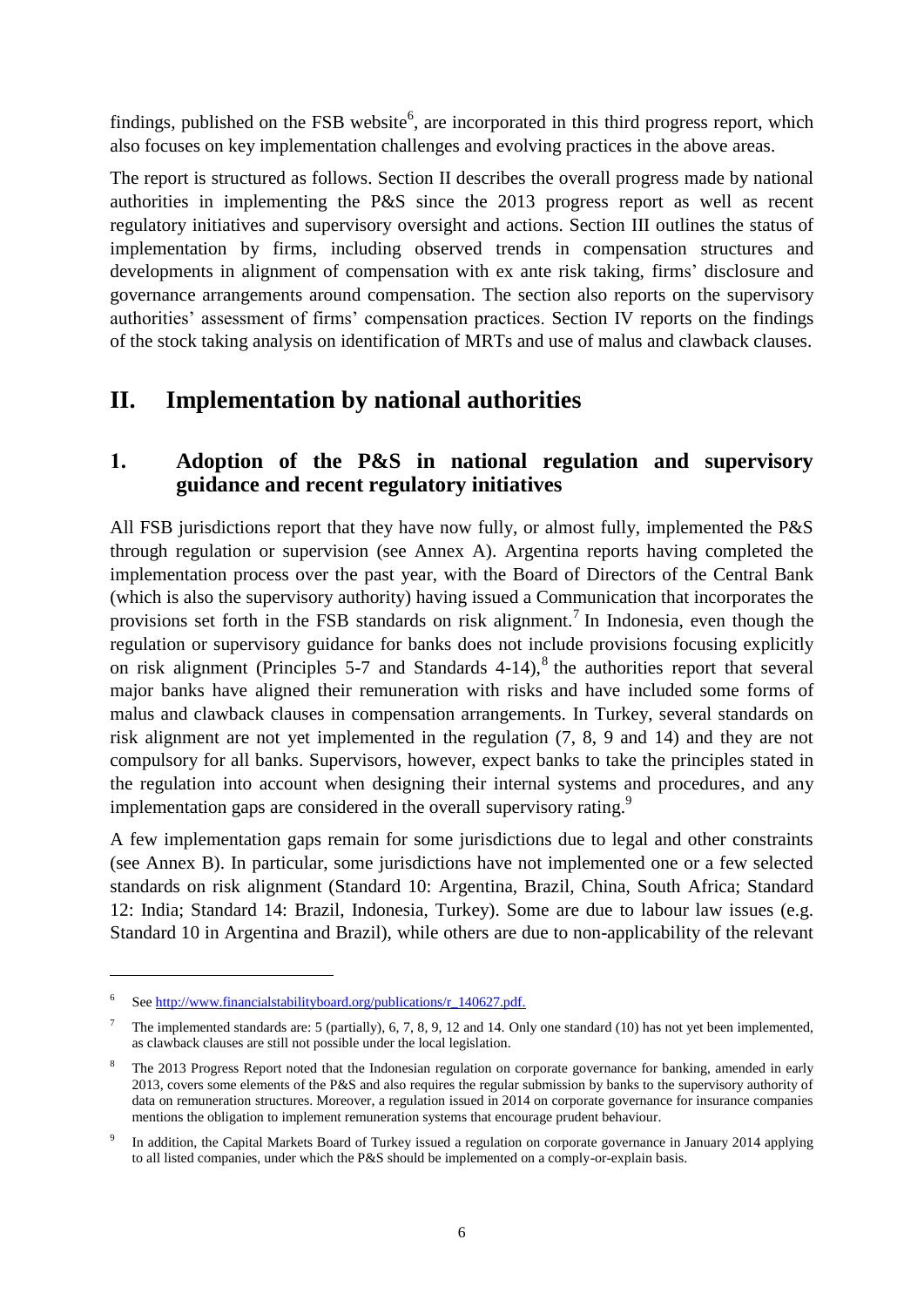standard in the jurisdiction (Standard 12 in India). In Switzerland, although the regulator has not issued specific guidance on standard 14 (anti-hedging), it reports that the standard is met in substance by significant banks. The US reports that it is in the process of adopting standard 15 on disclosure and that, given other provisions, the level of bank disclosures is already very granular and much of the information required by the BCBS Pillar 3 guidance is already disclosed by major banks; however, some disclosure gaps are evident, such as on the number of MRTs by bank.

Several other FSB jurisdictions have made further changes to their regulatory framework on compensation practices over the past year. Australia changed the scope of the regulation to include superannuation trustees and executives, while Mexico extended the application of the P&S to regulated non-banks. Hong Kong introduced legislative amendments requiring locally incorporated institutions in the banking sector to report on their compliance with the disclosure requirements set out in the P&S, while the P&S are also now being incorporated in the guidance on corporate governance of authorised insurers. In Russia, new supervisory guidance is being prepared to complement the existing regulatory framework. This guidance, which includes provisions on assessing financial incentives via risk management indicators, is expected to enter into force in January 2015 and to be used to conduct annual assessments of compensation systems for credit organisations.

In Europe, in addition to developments in the European Union (EU) (see below), the UK issued guidance in October 2013 on the application of malus to variable remuneration; following consultation on the application of clawback, it has introduced a rule which will come into force from 1 January 2015; and it consulted in July 2014 on proposals to take forward the remuneration recommendations in the 2013 report of the Parliamentary Commission on Banking Standards.<sup>10</sup> In mid-2014, Italy issued a set of recommendations requiring all listed companies (including banks) to give more specific information on the payments made in case of early termination of a contract of a member of the management body ("golden parachutes" and other benefits); the information requirement adds to the already existing disclosure requirements for all listed companies and the Bank of Italy Pillar 3 disclosure requirements for banks.

In the US, several new regulations were issued in 2013 that include provisions on compensation generally and incentive compensation specifically, most of them as a result of the Dodd-Frank Act's statutory requirements. $^{11}$ 

<sup>&</sup>lt;sup>10</sup> See: http://www.bankofengland.co.uk/pra/Documents/publications/policy/2013/appofmalusss2-13.pdf, [http://www.bankofengland.co.uk/pra/Documents/publications/policy/2014/clawbackcp6-14.pdf,](http://www.bankofengland.co.uk/pra/Documents/publications/policy/2014/clawbackcp6-14.pdf) <http://www.parliament.uk/documents/banking-commission/Banking-final-report-volume-i.pdf> and [http://www.parliament.uk/documents/banking-commission/Banking-final-report-vol-ii.pdf.](http://www.parliament.uk/documents/banking-commission/Banking-final-report-vol-ii.pdf) See also <http://www.bankofengland.co.uk/pra/Documents/publications/ps/2014/ps714.pdf> and [http://www.bankofengland.co.uk/pra/Documents/publications/cp/2014/cp1514.pdf.](http://www.bankofengland.co.uk/pra/Documents/publications/cp/2014/cp1514.pdf) 

<sup>11</sup> These are: the Volcker rule, including provisions on compensation; the Loan Originator Compensation requirement, which includes a prohibition against compensation based on the terms of transaction; and the Enhanced prudential standard for BHC and FBOs, which includes a requirement that a global risk management framework must have "processes and systems to integrate risk management and associated controls with management goals and its compensation structure for its global operations. See section 619 of the Dodd-Frank Act (the Volcker Rule) – [http://www.federalreserve.gov/newsevents/press/bcreg/20131210a.htm;](http://www.federalreserve.gov/newsevents/press/bcreg/20131210a.htm) Loan Originator Compensation Requirements (Regulation Z) at https://www.federalregister.gov/articles/2013/02/15/2013-01503/loan-originator-compensation-<br>requirements-under-the-truth-in-lending-act-regulation-z: (Certain amendments) [requirements-under-the-truth-in-lending-act-regulation-z;](https://www.federalregister.gov/articles/2013/02/15/2013-01503/loan-originator-compensation-requirements-under-the-truth-in-lending-act-regulation-z) (Certain amendments) [http://files.consumerfinance.gov/f/201309\\_cfpb\\_titlexiv\\_updates.pdf;](http://files.consumerfinance.gov/f/201309_cfpb_titlexiv_updates.pdf) and the Enhanced Prudential Standards for Bank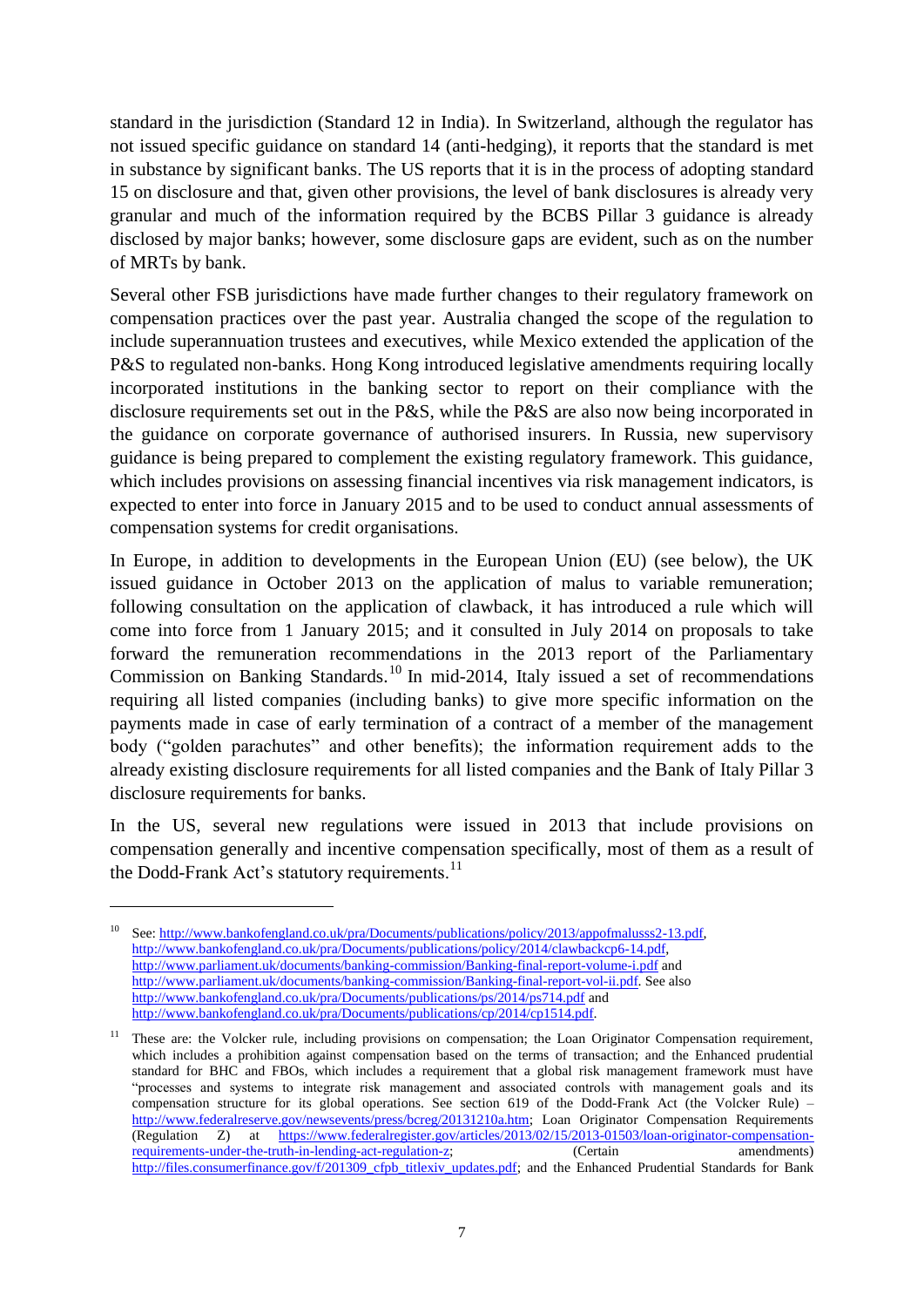As noted in the 2013 progress report, one notable regulatory development has been the adoption by the EU of CRD IV – the European directive enacting Basel III – which came into effect on 1 January 2014 and includes specific requirements on compensation structures that go beyond those found in the P&S. All FSB jurisdictions that are EU member states have enacted or are in the process of enacting the legislative provisions implementing CRD IV, while the associated Regulatory Technical Standards (RTS), prepared by the European Banking Authority (EBA) and adopted by the European Commission, are directly applicable. The package modifies the rules relating to:<sup>12</sup> i) the structure of the remuneration of MRTs (e.g. introduction of a limit on the ratio of variable/fixed remuneration); ii) the quantitative and qualitative criteria for the identification of  $MRTs$ ;<sup>13</sup> iii) remuneration requirements for specific categories of staff members (e.g. control functions); and iv) the public disclosure of information on the remuneration policies adopted by banks and banking groups and their practical implementation during a given financial year. EU jurisdictions are also annually involved in the EBA data collection on compensation policies and practices, focusing on MRTs and persons remunerated with particularly high amounts (so-called high earners). The EBA has recently amended the guidelines on the basis of which the data is collected and reported, in order to achieve more granular and homogenous figures.<sup>14</sup>

In some FSB members that are EU member states, additional regulatory provisions governing compensation practices are also being proposed. Italy is introducing additional rules for the banking sector on top of those provided for in the CRD IV to strengthen the current banking regulation on remuneration. In the Netherlands, the Finance Minister has published a proposal for a new law that, if approved by parliament, will introduce an overall cap on variable remuneration of 20% of fixed remuneration starting from 1 January 2015. This is a significantly more stringent cap than the minimum 100-200% required under CRD IV rules. It also implies a differentiation between banks operating within the Netherlands, as the 20% cap is proposed to apply to all domestic and foreign banks but not to the Dutch branches of EU member states' banks, which will have to comply with the required cap as implemented in the national law of their home countries.

Several jurisdictions also modified the application of the proportionality principle and the definition of thresholds to identify the major institutions in scope. In one case (Italy), this change was aimed at aligning the proportionality thresholds with the one indicated by the European Central Bank (ECB) to identify significant banks (e.g. 30 billion euro of total assets).

Holding Companies and Foreign Banking Organizations (12 CFR Part 252) – [http://www.federalreserve.gov/aboutthefed/boardmeetings/memo\\_20140218.pdf.](http://www.federalreserve.gov/aboutthefed/boardmeetings/memo_20140218.pdf) Several disclosure regulations were also proposed or finalised (see section 4 below for additional detail on these disclosure regulations).

<sup>&</sup>lt;sup>12</sup> For more information and related references, see the 2013 progress report.

<sup>13</sup> See [http://www.eba.europa.eu/regulation-and-policy/remuneration/draft-regulatory-technical-standards-for-the](http://www.eba.europa.eu/regulation-and-policy/remuneration/draft-regulatory-technical-standards-for-the-definition-of-material-risk-takers-for-remuneration-purposes)[definition-of-material-risk-takers-for-remuneration-purposes.](http://www.eba.europa.eu/regulation-and-policy/remuneration/draft-regulatory-technical-standards-for-the-definition-of-material-risk-takers-for-remuneration-purposes) The RTS has been adopted by the European Commission by Commission Delegated Regulation (EU) No 604/2014 of 4 March 2014 (OJ L 167/30 of 6.6.2014).

<sup>14</sup> See [http://www.eba.europa.eu/regulation-and-policy/remuneration/guidelines-on-the-remuneration-benchmarking](http://www.eba.europa.eu/regulation-and-policy/remuneration/guidelines-on-the-remuneration-benchmarking-exercise)[exercise.](http://www.eba.europa.eu/regulation-and-policy/remuneration/guidelines-on-the-remuneration-benchmarking-exercise)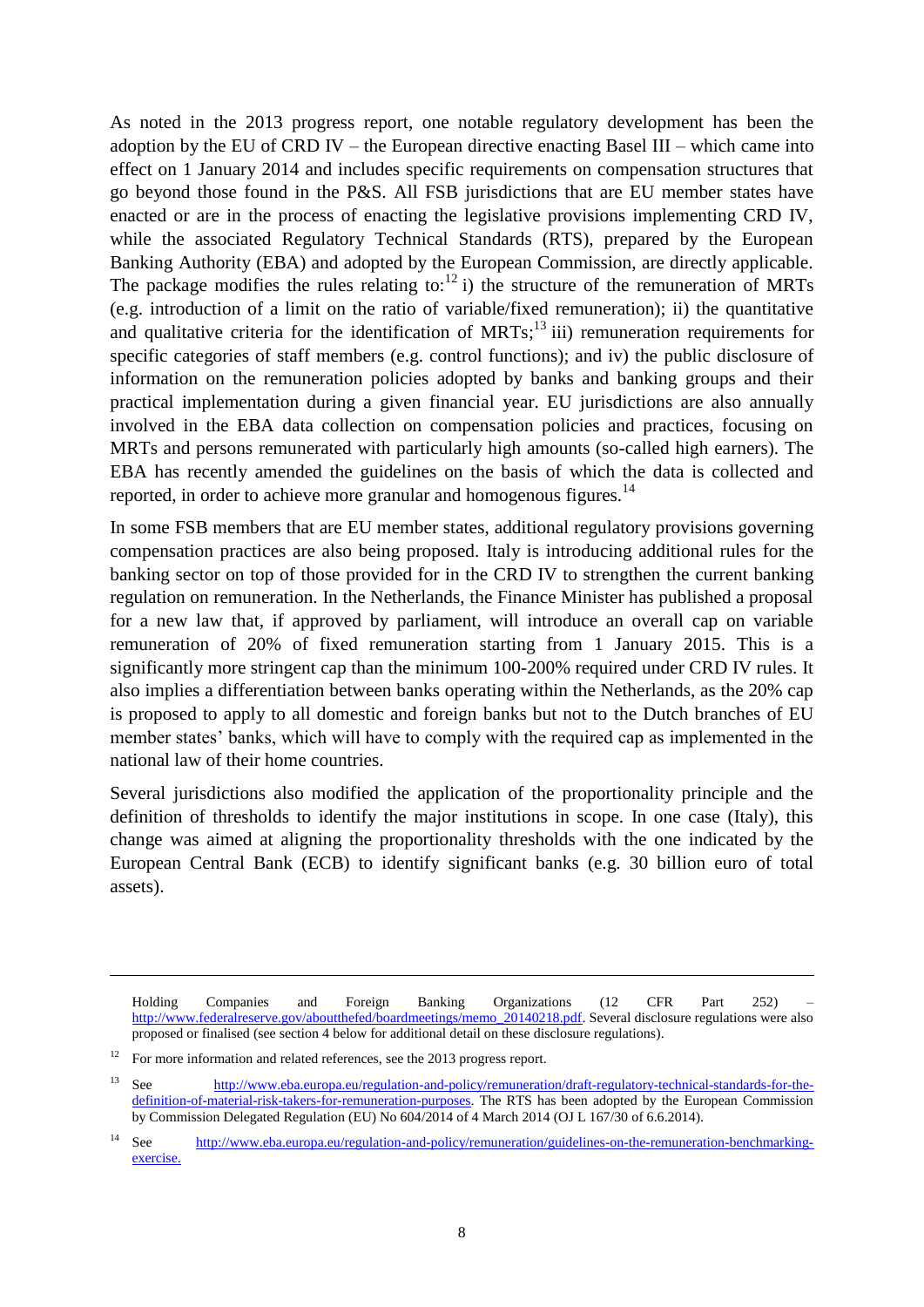### <span id="page-10-0"></span>**2. Supervisory monitoring and action**

As already observed in 2013, most FSB jurisdictions are now actively supervising compensation practices. Several jurisdictions have included the assessment of such practices within the regular supervisory cycle (Australia, Brazil, Canada, France, Germany, Hong Kong, India, Italy, Korea, Japan, Mexico, Netherlands, Saudi Arabia, Singapore, Spain, Switzerland, Turkey, UK, US). The assessment process on compensation policies is usually considered in the evaluation of firms' corporate governance.

Several authorities also carry out on-site audits and inspections dedicated to compensation issues (Argentina, Brazil, Canada, France, Germany, Italy, Mexico, Saudi Arabia, Spain, Turkey). Several authorities (Canada, Italy, Netherlands, Singapore, Switzerland*,* US) report that they have regular meetings with the board and senior management members or human resource directors of major firms to discuss and assess compensation practices and for insights and updates on their experience in implementing the P&S. <sup>15</sup> In India, the compensation structure of the Chief Executive Officers (CEOs) is formally approved by the regulator.

The objects of supervisory examinations include: evaluation of the adequacy of compensation risk adjustments; evaluation of the role and activities of the board and board level committees as well as control functions in the development and revision of compensation programs; reviews of annual disclosure to assess compensation trends; and detailed reviews of compensation structures for key personnel or lines of business, including performance objectives and deferral arrangements. In all cases, the supervisory activity extends also to local branches or subsidiaries of foreign institutions, with the aim of examining compliance with local regulation but also the implementation of group compensation policies at the local  $level.<sup>16</sup>$ 

A number of jurisdictions (e.g. Argentina, Brazil, Germany, Hong Kong, Italy, Singapore, US) have conducted horizontal dedicated reviews of compensation practices over the past year, and are following up on the findings. These reviews are carried out to take stock of the status of implementation and compliance with local requirements or to better assess the appropriateness of compensation arrangements and practices.

Germany carried out dedicated audits of the 15 largest banking institutions, focusing on remuneration systems as part of the risk management system. Special audits also took place in foreign subsidiaries of German institutions and domestic subsidiaries of foreign institutions.

In Hong Kong, the horizontal review also covered subsidiaries of banking groups and branches of overseas-incorporated banks. It found insufficiently clear criteria to identify MRTs in a few medium-sized institutions, and a lack of deferral arrangements or non-

<sup>&</sup>lt;sup>15</sup> In the case of Switzerland, this includes discussions on the proposed use of innovative instruments and reviews of their capital and liquidity implications during the bonus round.

<sup>&</sup>lt;sup>16</sup> There are some exceptions: in Korea and the Netherlands, the supervisory activity does not extend to branches or foreign banks in the jurisdiction. In Switzerland, the remuneration circular applies to branches of foreign banks which are "mandatorily included in consolidations". In Singapore and Spain, the supervisory activity does not extend to branches or subsidiaries. Singapore plans to extend its supervisory activity to the subsidiaries of foreign banks with significant local presence shortly.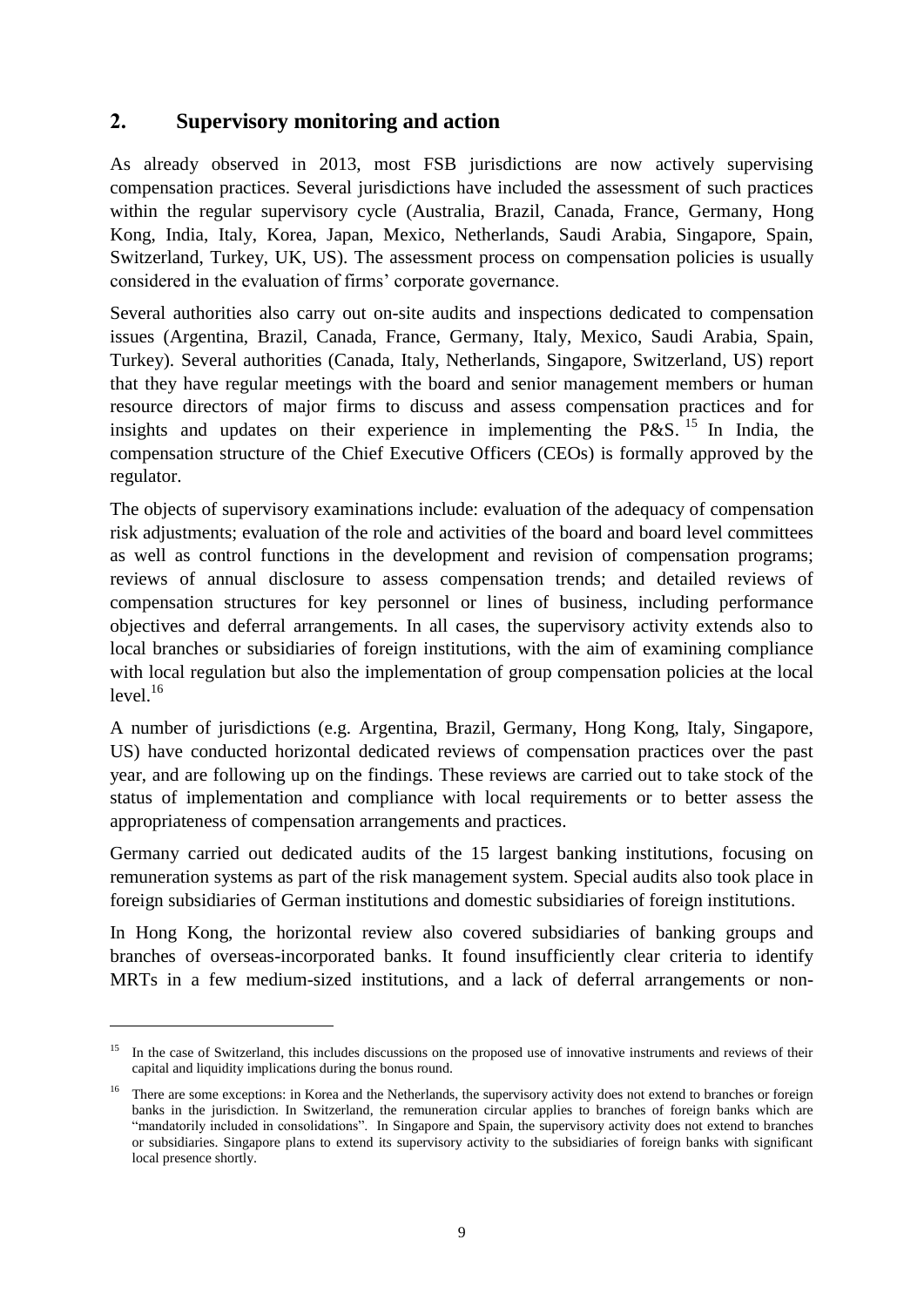correspondence of ex post risk adjustments to the employees' seniority and responsibility in a small number of foreign intermediaries. Follow-up off-site monitoring will examine the remuneration structure of MRTs in the main business divisions, the role played by risk and control functions in variable remuneration allocation, and the application of malus and clawback to incentive awards.

In Italy, based on the analysis of paid "golden parachutes", a formal request was sent to those banks deemed not to be fully aligned with the rule that compensation related to such payments should: i) be linked to performance achieved and risks taken over time by the staff member to whom the golden parachute is granted; and ii) comply with the provision on deferral and ex post risk adjustment. A survey was also carried out on the pay structure of the CEO and general managers of small and medium-sized banks, with the assessment still underway.

In the Netherlands, a specific, detailed review is being conducted on the relationship between key performance indicators, variable remuneration, and liquidity risk management. Findings are expected in the third quarter of 2014.

The US conducted a horizontal line of business review focusing on middle market commercial lending and a "monitoring and validation" review of 2011 compensation arrangements. The latter required firms to conduct an analysis of the relationship between incentive compensation awards, measures of risk taken and financial performance. More sophisticated firms were encouraged to use back testing and a statistical approach. The supervisory authority expects to finalise additional supervisory expectations as a result of this exercise.

The supervisory assessment of remuneration practices is used in many cases as an input into the grading of the institutions' overall risk profile or of their management, risk governance and controls system. The inclusion within the risk governance grading is the prevalent approach (Australia, Brazil, Canada, Germany, Indonesia, Italy, Netherlands, Singapore, Spain, US), although there is typically no separate grading for the incentive compensation system.<sup>17</sup> Several authorities collect compensation data as part of their supervisory assessment (Canada, Saudi Arabia, Switzerland, US, EU jurisdictions). Some authorities also monitor various indicators, statistics, or aspects of firms' compensation structures in order to help complete the overall qualitative assessment of the remuneration practices of a bank (France, Singapore, Switzerland, US). However, in most cases no specific (quantitative) indicators of effectiveness have been developed by supervisors and many qualitative considerations are

<sup>&</sup>lt;sup>17</sup> Some examples of the assessment process are as follows: in Italy compliance is assessed with specific reference to three macro areas: i) design approval and control process of compensation policies; ii) the compensation structure and its effectiveness in terms of alignment to risk and performance; iii) internal transparency and disclosure to the public. The Netherlands follows a similar process to derive a measurement of the impact of compensation policy and practice on the total risk profile. In Hong Kong, the supervisor of the banking sector assesses as part of the Pillar 2 review whether institutions have actively considered the operation of the remuneration systems as part of their capital planning processes and have adopted appropriate practice for making remuneration awards sensitive to risk taking. Singapore requires domestic banks to submit compensation-related indicators relating to MRTs, bonus pools and deferrals, and compensation instruments. Switzerland reviews factors such as the affordability of variable remuneration and alignment with economic performance. In the UK, all Level 1 firms (i.e. 18 firms that are considered the most significant within the scope of the remuneration code) must submit to the supervisor an annual Remuneration Policy Statement, which is reviewed to assess firms' compliance with the Remuneration Code; the supervisory authority then issues a "sign off" template that records the final assessment of compliance, which enables institutions to proceed with paying the annual bonus round.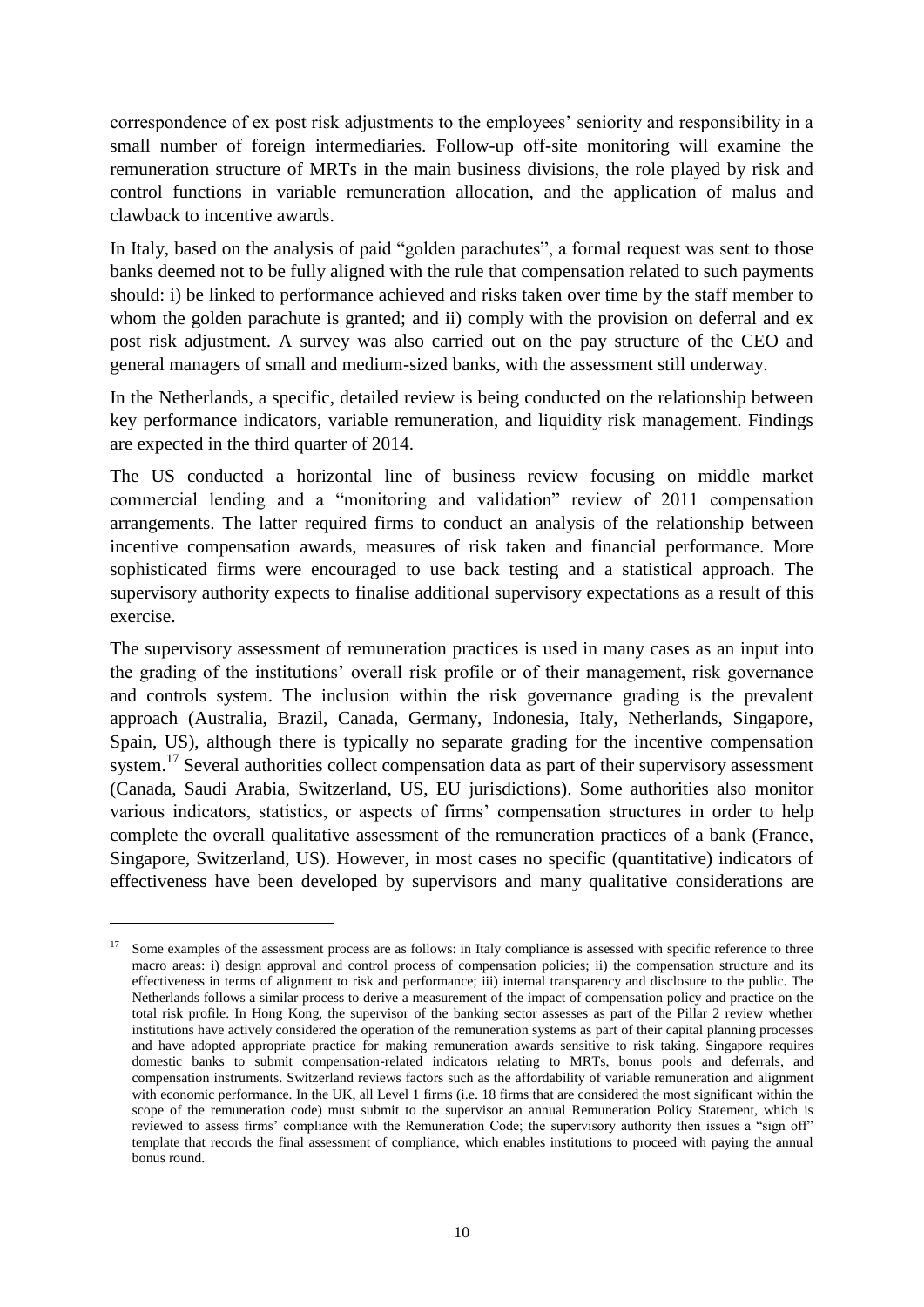considered helpful in assessing the remuneration systems of companies.<sup>18</sup> In the EU, jurisdictions also collect information annually under the EBA data collection exercise; in some cases, the EBA has required further information based on reported data and national authorities have taken actions where deficiencies have been observed.

The results of the implementation monitoring exercise show that those jurisdictions which have a proactive supervisory approach have effected real change in firms' practices. This reinforces the need and provides support for other jurisdictions to take a similar approach.

Supervisory findings also suggest that there remain a number of areas for improvement (governance, identification of MRTs, risk alignment, ex post adjustment for performance). In particular, gaps continue to be identified for smaller institutions and in some cases for foreign intermediaries operating in the jurisdiction.<sup>19</sup> Some jurisdictions report gaps relating to: i) the scope of application of the provisions on compensation, including the discretionary use of proportionality criteria; ii) the (lack of) identification of MRTs below the first and second level of management and directors as well as other personnel whose operative and decision making profile impose risks on the firms and the group as a whole; iii) lack of transparency in the frameworks for applying risk adjustment; iv) insufficient articulation of risk appetite statements and alignment of compensation programs with risk appetite measures, such as the lack of inclusion of all relevant risks and consistency with risk appetite framework (RAF) metrics; v) governance issues, such as the composition and expertise of the members of remuneration committees as well as excessive discretion granted to the CEO and senior management for the assessment of bonuses (including their own); and vi) disclosure of compensation practices.

Supervisory authorities have followed up on these findings by requiring remedial actions before any formal enforcement procedures are taken. In a few instances, formal supervisory actions have been launched. In Canada, for example, the supervisor issued formal recommendations to domestic systemically important banks to enhance their RAF by addressing, among other things, the alignment of compensation programs. Sanctions were imposed in Mexico following a dedicated set of inspections on a sample of banks, brokerage firms and regulated non-banks. In Saudi Arabia, supervisory action included revisions in the identification of MRTs, changes in the terms of reference of the board remuneration committee, and changes in bonus pools.

<sup>&</sup>lt;sup>18</sup> Russia uses an "indicator of staff financial motivation risk management", which contributes to the supervisory evaluation of management quality and overall economic standing. One of the indicators describing the quality of governance is based on the assessment of various aspects of the bank's compensation system, i.e. how boards of directors (supervisory councils) of banks oversee the compensation system's design and operation and ensure the adequacy of the compensation system to the bank's strategy, nature of business and range of activity; whether effective alignment of compensation policy with prudent risk taking is ensured; the organisation and operation of the bank's internal control system; and the disclosure of compensation practices.

<sup>&</sup>lt;sup>19</sup> It is worth keeping in mind, however, that the P&S are meant to apply to "significant" institutions.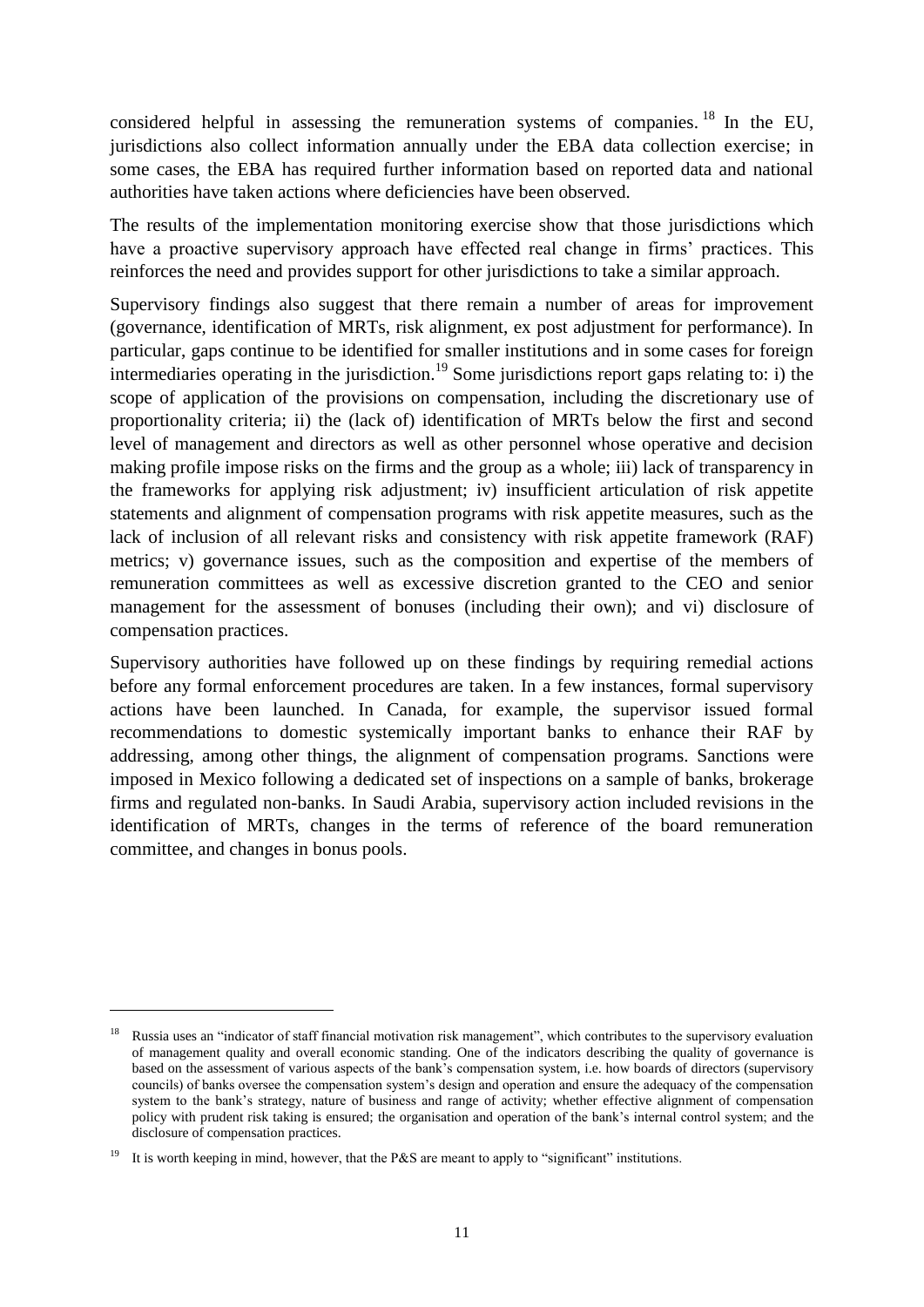### <span id="page-13-0"></span>**III. Implementation by firms: overall assessment, challenges and evolving practices**

### <span id="page-13-1"></span>**1. Overall assessment of implementation by firms**

Almost all authorities assess the level of effective implementation of the P&S by "significant financial institutions" in their jurisdiction as being medium or high, and are satisfied that the implementation level is in line with the regulatory requirements.<sup>20</sup> This is true in particular for those authorities that have initiated the active supervision of compensation practices earlier. Most authorities, while assessing the level of implementation as high, believe that there is room for improvement in some areas, as evidenced by the supervisory findings described above. In other jurisdictions that have only recently begun implementation and may have not yet adequately communicated supervisory expectations on these issues, a few exceptions are noted in terms of alignment with the P&S. Turkey reports, for example, that deferred variable compensation is not available or is only limited to senior executives, that all variable payments are made in cash, and that clawbacks are not used. In India, one significant bank reports compensation structures generally aligned with the P&S, but identifies only 6 MRTs out of an overall employee base of more than 70,000 people.

The majority of jurisdictions reported no significant change in the level of implementation by firms since last year.<sup>21</sup> However, a few jurisdictions (Canada, Italy, Germany, Spain, US) report that effective implementation is higher compared to last year due to additional efforts by the relevant firms and enhanced supervisory intensity in this area*.* Canada reports that its domestic systemically important banks have enhanced their compensation programs and that there is generally a higher degree of awareness of the risk-reward relationship, although there remain areas for enhancement in the integration of risk appetite statements into performance plans. In Italy, the role of risk management in defining and monitoring compensation policies was observed to have been strengthened at the major firms (e.g. in terms of aligning the malus conditions to the limits identified in the firm's RAF). In the US, more employees are now subject to malus and clawback conditions, and those conditions generally cover a broader set of circumstances than in the past as they now include more non-financial performance criteria and a better assessment of actual risks taken. As a result, ex post performance adjustment is seen as working more effectively and for a larger number of employees.

No relevant changes since last year are reported on the structure of compensation (variable pay, deferrals, rate of vesting, types of instruments), which for significant financial institutions is reported in almost all cases to be aligned with the P&S. Some jurisdictions have noted that especially the major firms have moved beyond the features required by the P&S,

See the 2011 FSB peer review report [\(http://www.financialstabilityboard.org/publications/r\\_111011a.pdf\)](http://www.financialstabilityboard.org/publications/r_111011a.pdf) for a list of significant financial institutions covered in this section. That list has remained the same for the purpose of progress reporting, with the exception of Italy (MPS has been removed from the list) and Argentina (HSBC has been added).

<sup>&</sup>lt;sup>21</sup> In particular, Australia, Brazil, Hong Kong, Indonesia, France, Korea, Netherlands, Saudi Arabia, Singapore reported no significant developments in compensation practices since last year, and no change in the level of implementation. This assessment is based on continued active supervisory monitoring. Argentina and Russia, on the other hand, report not having significant information available to assess developments in the evolution of compensation structures, in both cases because the relevant regulation has just been implemented and its effects have not yet become apparent.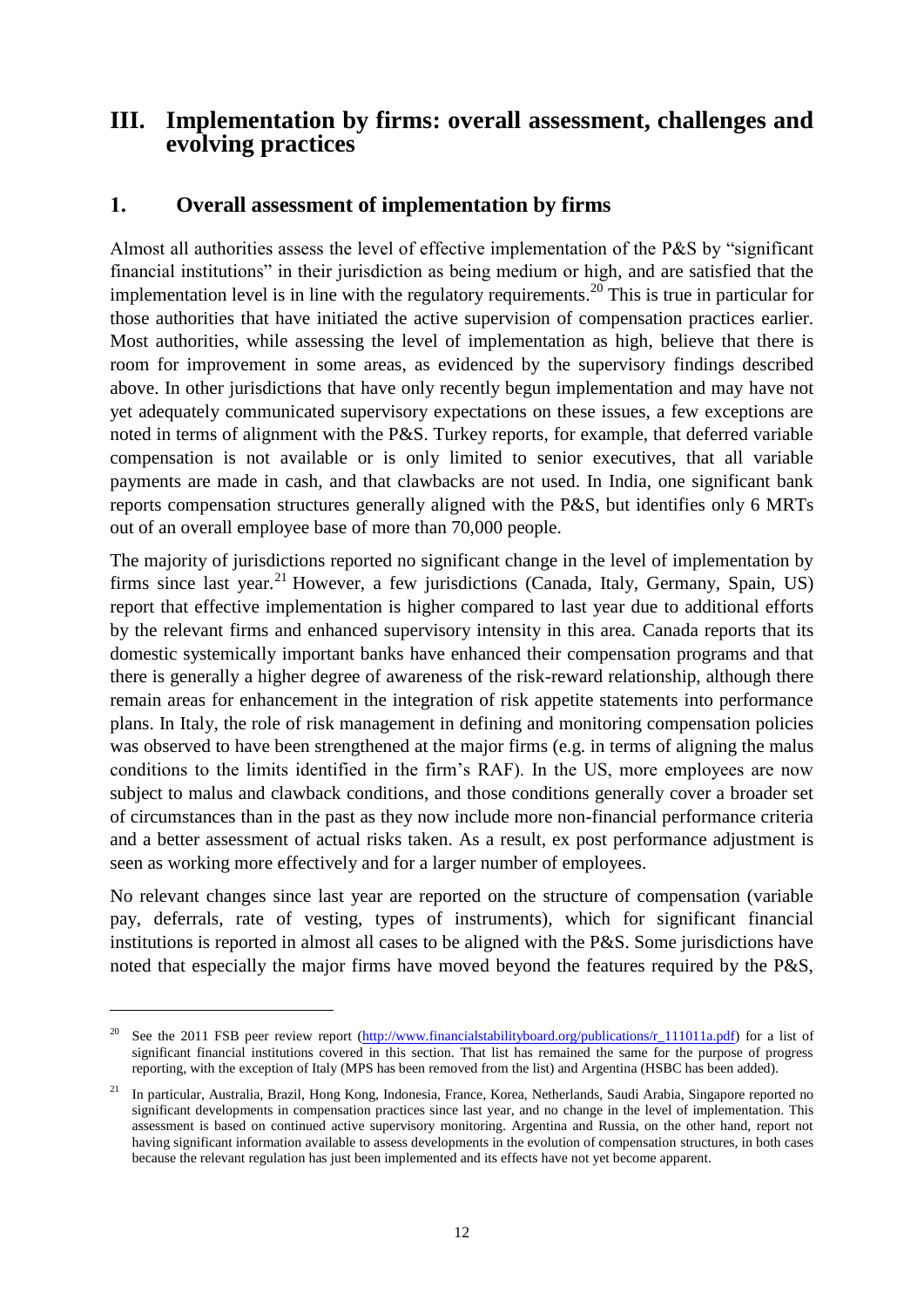for example by adopting high percentages of performance-dependent variable pay, cliff vesting for deferrals, and longer vesting periods for some of the most senior executives on long-term incentive plans.

Some changes are expected in the future as a consequence of the implementation of CRD IV and the associated RTS. These changes, which will only be possible to assess after the 2014- 2015 compensation rounds, relate to: i) the number of MRTs reported by firms, which is expected to be higher in FSB jurisdictions that are EU members (in some of these jurisdictions, the number of MRTs is reported to be already high); ii) the expected move by a number of firms to a higher proportion of fixed pay for MRTs in particular in some business areas (e.g., private banking, asset management); and iii) the introduction of potentially new forms of remuneration (e.g. fixed-pay allowances based on the role and responsibilities of individual employees, without any performance conditions attached) $^{22}$  in response to the cap on the ratio of fixed-to-variable pay in CRD IV.

These anticipated changes in compensation structures represent the most relevant development, and several jurisdictions are monitoring their potential impact on compensation practices more broadly, including outside the EU. One non-EU jurisdiction with significant global banks reports that, if fixed pay is increased, its banks would be concerned about the competitiveness of the domestic banking system to attract qualified talent globally and about the increase in fixed pay costs for the industry, which would limit the ability to adjust them downwards should banks' financial performance declines; in such a case, compensation outcomes would also become less symmetric to risk and performance outcomes**.** 

Apart from the developments related to the implementation of CRD IV, most jurisdictions do not expect domestic compensation structures (particularly in retail banking) to move toward a higher percentage of fixed pay or otherwise to be affected by the regulation in other countries.

### <span id="page-14-0"></span>**2. Remaining challenges to effective implementation**

 $\overline{a}$ 

The 2013 progress report recommended that the FSB continues its dialogue with the industry on challenges to the effective implementation of the P&S. The 2014 implementation monitoring exercise focused on the areas of: a) ex ante risk adjustment; b) governance; and c) disclosure. These areas were further discussed during the April 2014 FSB workshop with the industry, which confirmed improvements in the governance of compensation practices, including better integration of risk and control functions in compensation decision-making by firms. Remaining operational challenges were also highlighted in the workshop, for example: identification of metrics to assess risk-aligned performance; educating board members about compensation-related risk factors and the variety of balancing mechanisms, including robust criteria for the use of malus and clawbacks; and determining the extent of discretion that should be applied by the board and remuneration committee in implementing compensation policies across the firm and over time. Workshop participants also discussed the increasing complexity of compensation structures, partly as a result of different regulatory approaches,

Since such schemes may be seen as a means of circumventing the CRD IV requirements in some circumstances, the conditions under which the EBA consider they would be compatible with EU law are addressed in an EBA report and opinion issued on 15 October 2014. Se[e http://www.eba.europa.eu/-/eba-discloses-probe-into-eu-bankers-allowances.](http://www.eba.europa.eu/-/eba-discloses-probe-into-eu-bankers-allowances)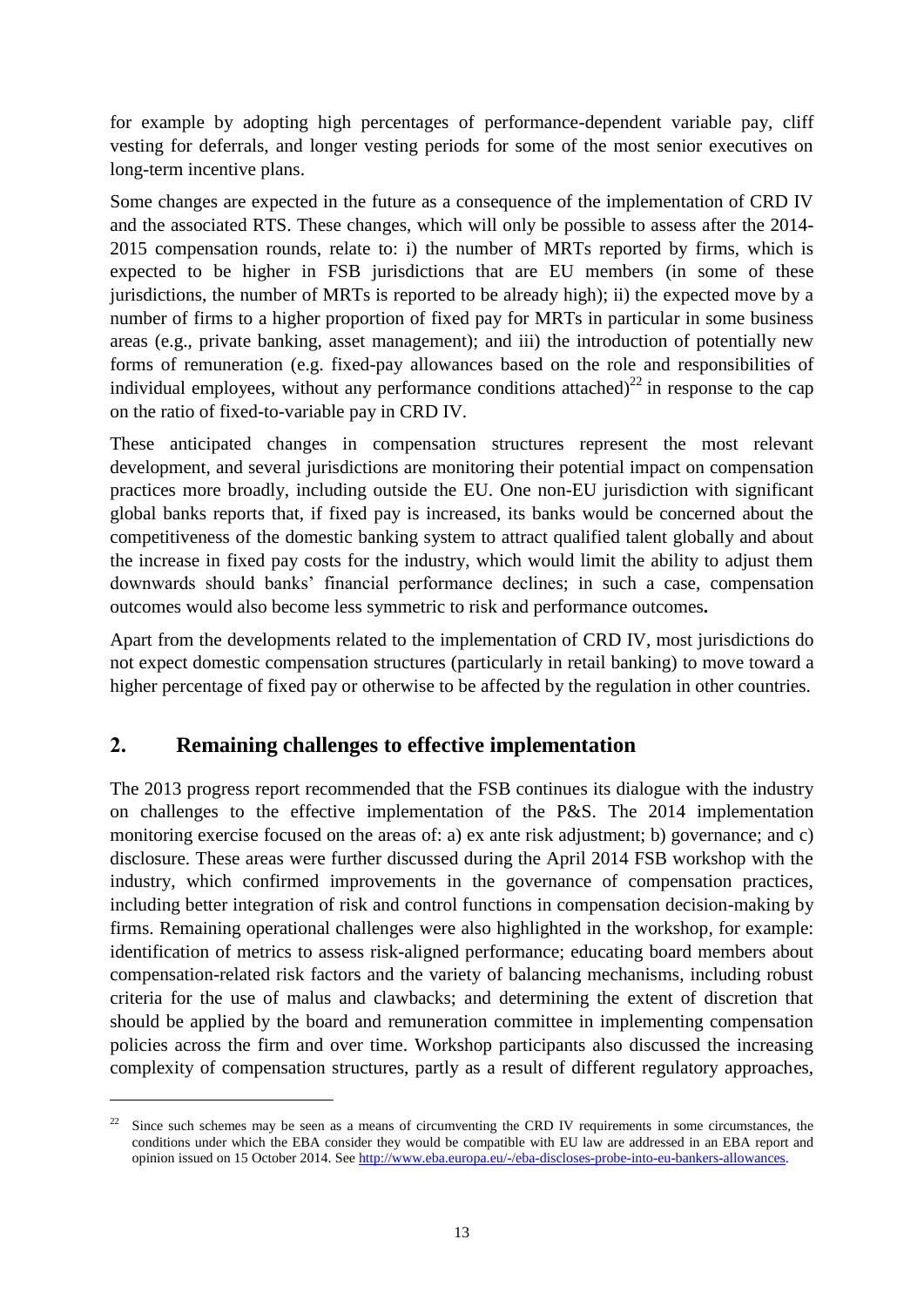as well as the need to balance regulatory requirements with shareholder pressure that pay be performance-related. The questionnaire to national authorities further examined evolving practices and implementation challenges in these three areas.

#### <span id="page-15-0"></span>**2.1.** *Alignment of compensation with ex ante risk taking*

Progressively better practices are being observed among significant institutions in the area of ex-ante risk alignment, with more rigorous risk management and governance provisions, including monitoring and documentation, so as to better reflect risk taking in incentive compensation. Many authorities report increased efforts to link compensation with the firm's risk appetite frameworks, allowing a better and in some cases more granular consideration of risks in the determination and allocation of the bonus pool. One jurisdiction reports that firms used, for the ex-ante risk alignment, risk metrics that are well integrated and recognised in the culture and within current use of the organisation.<sup>23</sup> These better practices in risk alignment are also the result of better articulated governance processes, and improved interaction at the board level between remuneration and risk committees in determining compensation policy, setting performance objectives and informing award and payout decisions. Almost all jurisdictions report an active role for the Chief Risk Officer (CRO) function to ensure better coherence with the RAF and alignment with longer term performance and prudent risk taking. In a number of cases, the CRO function is also actively involved in the design of the compensation system, including the establishment of metrics, specific factors and types of risks to consider for determining employees' compensation.

At the same time, non-financial performance factors or dedicated "risk reviews" are increasingly used for issues such as risk awareness and management performance; conduct and compliance-related objectives and adherence to the firm's risk culture and values; and "relationship" objectives, such as managerial effectiveness and '360 degree' reviews.

Some challenges remain, such as the need for: i) a more rigorous identification and application of risk metrics at the business unit / specific product or activity / and individual level: $^{24}$  ii) a more transparent and more consistent application of policies and procedures that help guide the use of discretion; and iii) better data to support the analysis of effectiveness of compensation arrangements and alignment with prudent risk taking behaviour.

As for the use of discretion, better practices typically involve creating a robust governance framework surrounding the use of such discretion. Industry participants at the workshop noted that a judgemental overlay on top of objective approaches for risk alignment might be needed in some instances where other factors play a role (for example, in the case of legacy positions

<sup>23</sup> Only Korea has expressly indicated that a firm's risk appetite does not have a significant impact on the performance compensation system. Another authority reported instead that RAF plays an important role in structuring compensation programs, as RAF metrics are used to define gate/malus conditions, contribute to the overall amount of the bonus pool, and are included in the individual scorecard of the top management.

<sup>24</sup> One bank on the other hand was reported to have implemented a standardised model to measure the risk-adjusted individual performance, based on NIBBT adjusted by performance relevant contributions and by allocation of contributions from the non-core operating unit. One authority also mentioned as a challenge the use of performance metrics developed based on bank's internal risk models due to the lack of accurate and comparative market-based metrics for benchmarking. One bank has been reported to have implemented a standardised model to measure the risk-adjusted performance of individuals.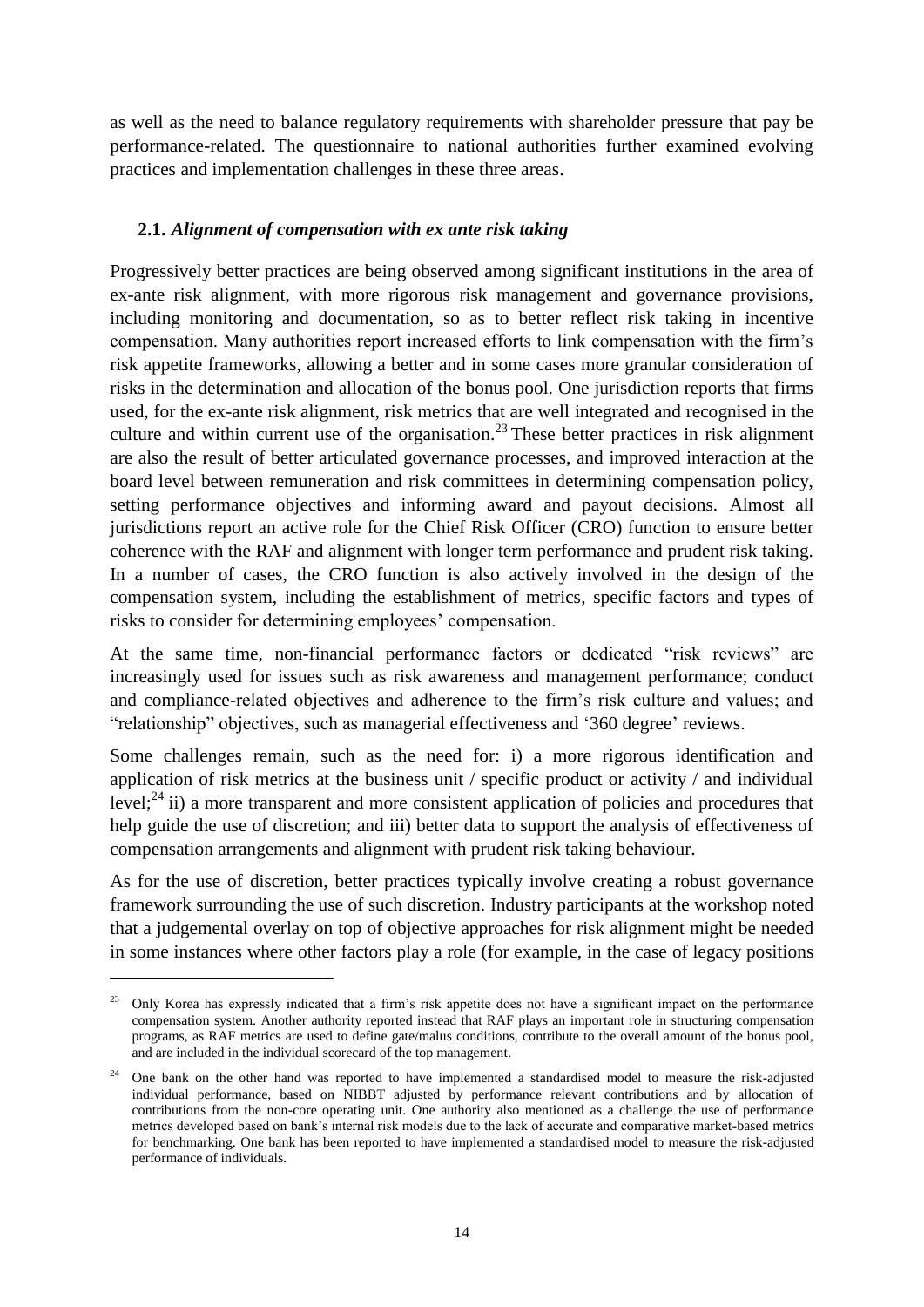reflecting non-performing instruments). A robust governance framework requires that the judgemental overlay is provided in an analytical and transparent manner by an independent function, and possibly by agreeing upfront on the factors that may justify adjustments and by having good governance processes, including for effective challenge and for disclosure to the shareholders and supervisory authority of any material waivers.

In terms of information technology, effective systems are needed in order to use data on compensation and risk within a more integrated framework for back testing and other analysis. Based on the findings of a jurisdiction that has conducted detailed analysis in this area, several challenges remain in terms of addressing existing data gaps (such as at the unit/individual level) and inconsistencies in collected data (such as incomplete performance scorecards or documentation that is not consistently filled out). Other authorities reported remaining challenges for the integration of compensation databases with planning, finance and risk management data. It was also observed that banks are now in the process of complying with the 2013 BCBS principles on risk data aggregation and reporting, which are expected to support risk alignment in incentive compensation programs.

#### <span id="page-16-0"></span>**2.2.** *Disclosure*

As regards disclosure of compensation practices by significant institutions, most jurisdictions assess it as satisfactory and compliant with the Basel III standards, including the publication of the number of MRTs. All jurisdictions provided links to annual remuneration reports or other publicly disclosed information by significant institutions. The information on compensation is considered by supervisory authorities as being more detailed for CEOs and board members, and in some cases also senior executives, due to the legal requirements for listed firms.

For most jurisdictions, in compliance with the Basel III standards, the information also includes details on the number and pay structure of MRTs. The jurisdictions where the information on the number of MRTs is not publicly disclosed at present are India, Indonesia, Mexico, Turkey, Russia and the US. Mexico and Turkey have assessed their disclosure practices as non-compliant with the Basel III Pillar 3 disclosure requirements on remuneration; Mexico reports that a review on regulatory disclosure requirements will be developed according to the Basel Committee's Pillar 3 Guidance, but taking into account security concerns regarding firms' personnel. Russia has not conducted such an assessment. In Brazil and the US, the regulation implementing the FSB standard on disclosure and the Basel III Pillar 3 requirements on remuneration has not been issued. In Brazil, by effect of other regulation in place, financial institutions are already required to disclose several pieces of information regarding the remuneration of key persons, including the main aspects of Standard 15. In the US, authorities report that existing disclosure is extensive for large USheadquartered firms because they are subject to the SEC's disclosure requirements for publicly listed firms; proxy statements provide large amounts of annual information about executive remuneration, in particular with respect to "named executive officers" (which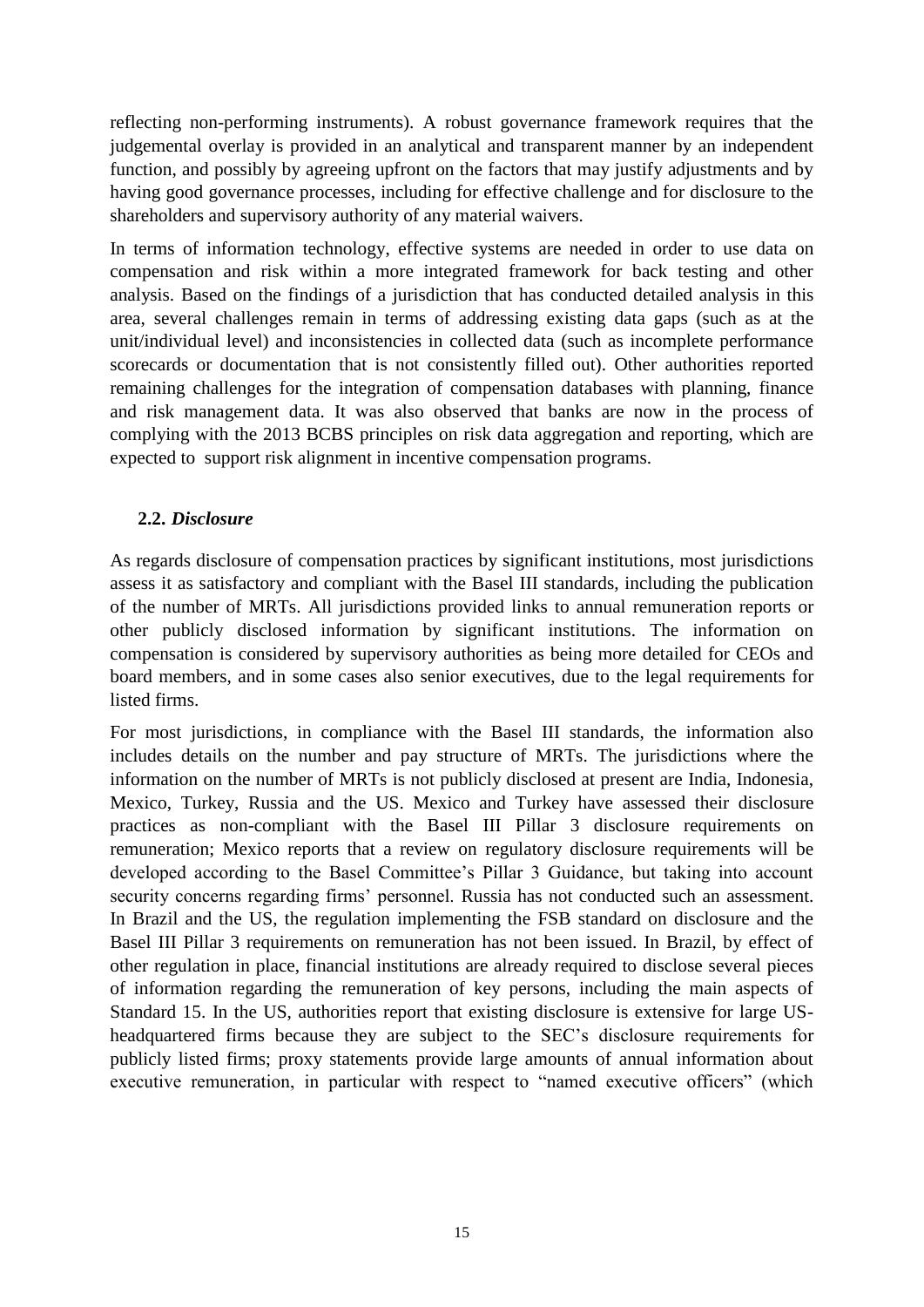however do not represent the full cohort of MRTs) as well as robust information on broader compensation structures, governance and risk-related issues.<sup>25</sup>

In the EU, the CRR goes beyond the P&S and the Basel III requirements, in particular by requiring disclosure on the ratio between fixed and variable remuneration, the number of individuals earning remuneration above 1 and 5 million euros, and based on demand from the Member State or competent authority, the total remuneration for each member of the management body or senior management. The EBA also publishes the results of a benchmarking exercise aggregating data and showing trends on the number of MRTs by business line, the detail of their remuneration, and the amount of remuneration subject to deferral, malus and clawback. $26, 27$ 

Several jurisdictions where the disclosure standard and the Pillar 3 guidance have been implemented also actively supervise disclosure by significant financial institutions, in some case within the annual supervisory reviews (Australia, Canada, France, Hong Kong, India, Italy, Korea, Saudi Arabia, Singapore, Spain, Switzerland). Although most authorities report that the level of informativeness, detail, and comparability of information is generally high, a few of them note that the information disclosed to the public still shows gaps and there is consequently scope for enhancement.

Authorities have identified better practice in cases where information is "available, easy to find, clear and not ambiguous". One jurisdiction indicated that an example of best practice is that of a bank including examples of performance targets by instrument of fixed and variable

<sup>25</sup> According to the US authorities, extensive regulation for listed firms ensures that a large set of the information required by the Basel III's Pillar 3 standard is disclosed; additional information is also disclosed, such as for example about the relationship of the firm's compensation policies and practices to risk management, if risks arising from such policies and practices are reasonably likely to have a material adverse effect on the company. While the situations requiring disclosure will vary depending on the particular registrant and compensation policies and practices, situations that may trigger disclosure include, among others, compensation policies and practices: at a business unit of the company that carries a significant portion of the registrant's risk profile; at a business unit with compensation structured significantly differently than other units within the registrant; at a business unit that is significantly more profitable than others within the registrant; at a business unit where compensation expense is a significant percentage of the unit's revenues; and where such policies and practices vary significantly from the overall risk and reward structure of the registrant, such as when bonuses are awarded upon accomplishment of a task, while the income and risk to the registrant from the task extend over a significantly longer period of time. In addition, compensation disclosure provisions recently enacted include the adoption of exchange listing standards to address the independence of the members of a compensation committee; the committee's authority to retain compensation advisers; the committee's consideration of the independence of any compensation advisers and responsibility for the appointment, compensation, and oversight of the work of any compensation adviser. The SEC also amended proxy disclosure rules to require new disclosures about companies' use of compensation consultants and conflicts of interest and plans to issue proposals to implement the following sections of the Dodd-Frank Act: Section 953(a), requiring disclosure of the relationship between "executive compensation actually paid" and the issuer's financial performance; Section 954, calling for exchange listing standards requiring issuers to adopt and disclose clawback policies for recovering from current and former executive officers, and Section 955, requiring disclosure regarding employee and director hedging practices. Finally, the proposed SEC regulation on pay ratios would require the disclosure of the median of the annual total compensation of employees and some pay ratios between minimum and maximum remuneration and the median (see [http://www.sec.gov/rules/proposed/2013/33-9452.pdf\)](http://www.sec.gov/rules/proposed/2013/33-9452.pdf). The proposals would apply generally to public companies other than emerging growth companies, smaller reporting companies, and foreign private issuers.

<sup>&</sup>lt;sup>26</sup> See details on the EBA benchmarking exercise reported in the 2013 progress report, and the EBA remuneration benchmarking report 2010 to 2012, available at [http://www.eba.europa.eu/documents/10180/534414/EBA+Remuneration+benchmarking+report+2010+to+2012.pdf.](http://www.eba.europa.eu/documents/10180/534414/EBA+Remuneration+benchmarking+report+2010+to+2012.pdf)

<sup>27</sup> One jurisdiction noted that domestic banks will be encouraged to publish more granular information on individual executive performance when compliance with the P&S among regional banks becomes more harmonised, and such disclosures do not result in significant competitive disadvantage in business retention.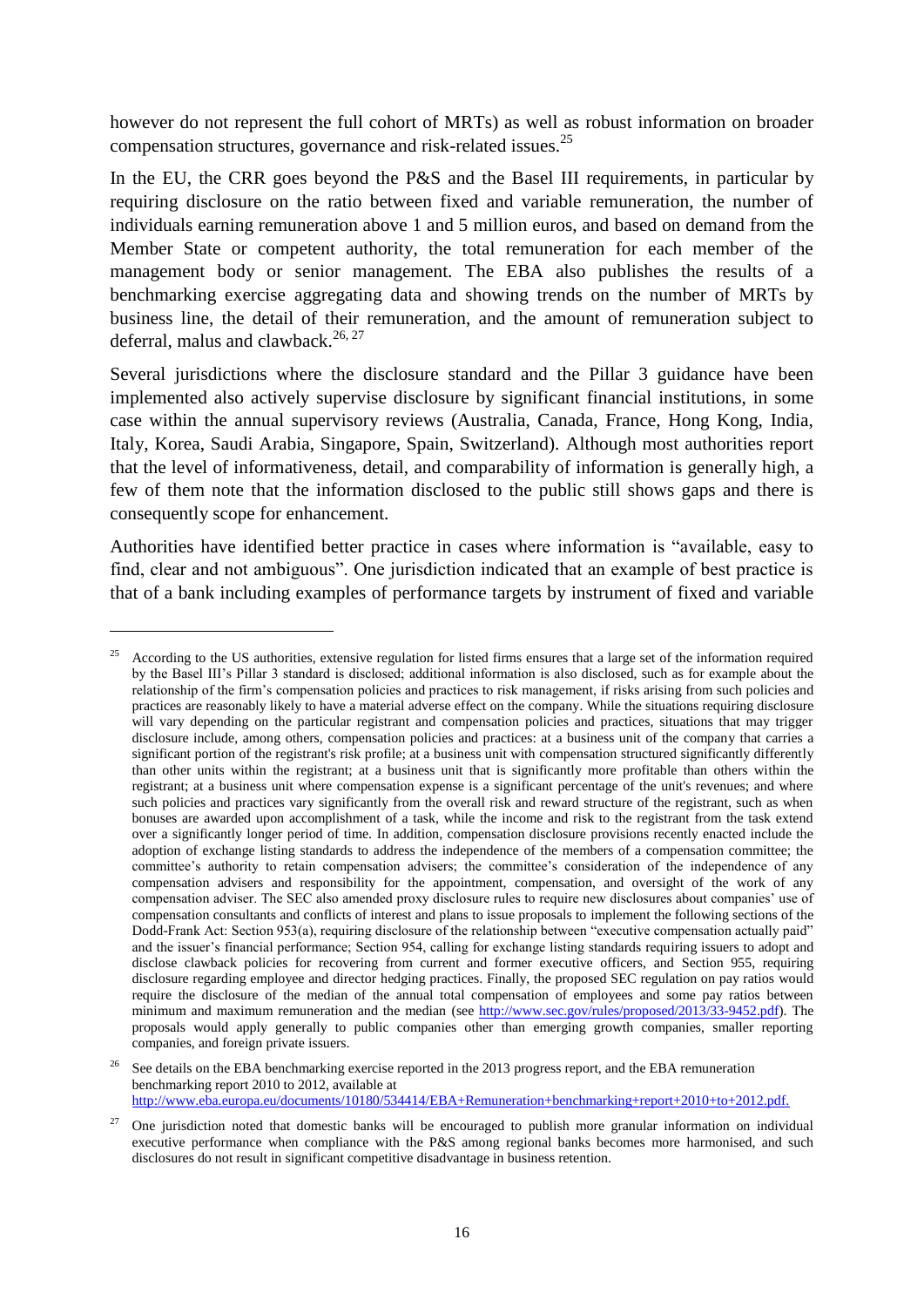remuneration per type of activity and business line. Another jurisdiction noted the issue of potentially overlapping and redundant disclosure requirements as a potential challenge to clear disclosure practices. Some authorities have emphasised the need to encourage the use of more plain language and more graphs and charts, particularly if comparable from year to year and showing historical trends, in order to make disclosures more understandable and comparable across firms. Other authorities favour the adoption of standardised information disclosure formats, in order to increase comparability at the international level.

#### <span id="page-18-0"></span>**2.3.** *Governance*

Governance is assessed by both firms and supervisors as the area with most tangible improvements in recent years. All jurisdictions report that significant financial institutions in particular have continued to improve governance frameworks, with: i) a more active role for the board of directors in establishing compensation policies, overseeing their implementation, and deciding on compensation structures for senior executives and MRTs; ii) the establishment of remuneration committees composed in most cases of independent directors and supporting the board in setting up and reviewing the policies, including their effectiveness; iii) progressively greater involvement of control functions. In particular, discussions at the industry workshop indicated a more prominent role for independent risk reviews in compensation processes, and a greater awareness of the importance of working effectively with control functions in making compensation-related decisions.

Control functions are reported as generally becoming more independent and more conscious of compensation risk. Their own pay is generally reported as linked to performance indicators appropriate for their functions and independent of business results.

Almost all authorities report progressively greater interaction between remuneration and risk and other committees, sometimes with overlapping membership, to design compensation plans and the criteria for risk performance. This has contributed to the development of internal processes to review how remuneration and performance metrics support their desired risk taking behaviour, including risk appetite and risk culture. One authority reports that the remuneration committees at domestic banks discuss the risk mitigation mechanics and arrangements embedded within key incentive programs, as well as the adequacy of the bank's resources to monitor and manage the risk related to the bank's compensation programs.

Notwithstanding this, discussions with the industry have confirmed that effective risk governance that delivers compensation fully consistent with the firm's risk appetite framework still present challenges, and that it takes time for board members to acquire the experience and full understanding of risk-related aspects of compensation in order to appropriately assess the extent to which compensation packages are effectively aligned with risk and to appropriately utilise discretion.

# <span id="page-18-1"></span>**IV. Findings on MRTs and malus and clawbacks**

The FSB's Implementation Standard 6 calls on jurisdictions to identify "senior executives as well as other employees whose actions have a material impact on the risk exposure of the firm (MRTs)." As noted in the 2013 progress report, the identification of MRTs is an area where a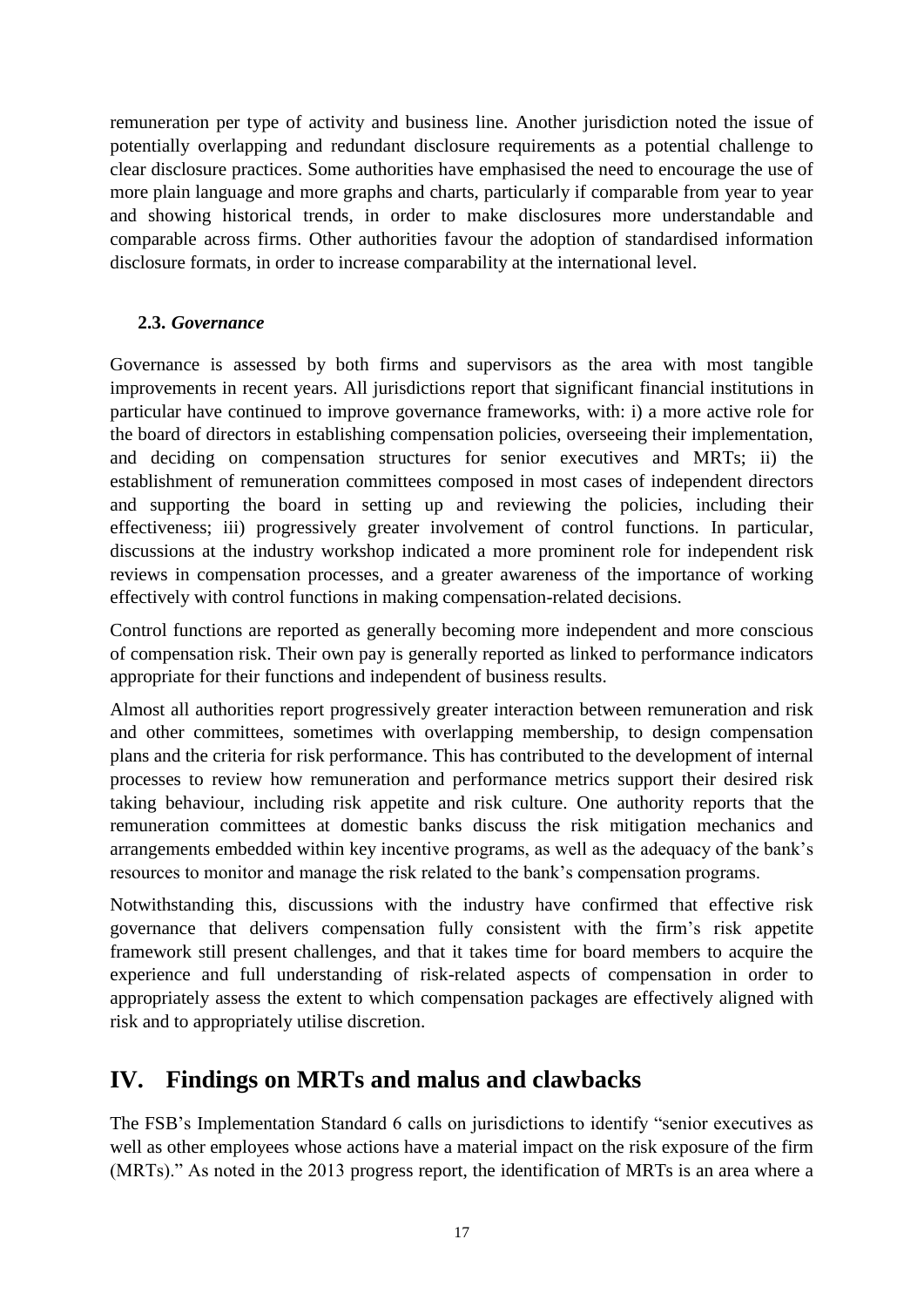broad range of practice continues to exist, in part due to differences in national regulation and supervision, and in part because of differences in size, nature or complexity of institutions subject to those regulations. It is not yet clear whether such diversity of practice is leading to significantly different outcomes, or indeed which approaches are most "effective". The 2013 progress report, by recognising existing differences in approach and points of view, recommended that the FSB survey and compare the range of practice in this area across its membership, with a view to identifying good practices while recognising firms' differences and the need for proportionality. In order to address remaining challenges and make progress in assessing effectiveness, the report also recommended that the FSB continues to promote good practices among supervisors and firms, particularly in areas such as the use of malus and clawbacks. Following these recommendations, a dedicated stocktaking exercise was conducted on progress in the area of identification of MRT and on the application of malus and clawbacks. The main findings from this exercise are described below.

### <span id="page-19-0"></span>**1. Material risk takers**

 $\overline{a}$ 

The methodologies for identifying MRTs differ across jurisdictions. In most jurisdictions, identification is largely the responsibility of individual firms, albeit with guidance, oversight and monitoring from regulators/supervisors. Several jurisdictions provide detailed guidance (Australia, Brazil, France, Hong Kong, India, Italy, Japan, Netherlands, Spain, United Kingdom); <sup>28</sup> others use a principles-based approach (Canada, Singapore, Saudi Arabia, Switzerland, United States, Germany), while some do not provide any specific guidance.

Examples of each type of approach yield different numbers (both large and small) of MRTs across firms, implying that the substance of the requirements is more important than the approach used. It is not differences in the regulatory approach alone which leads to potentially non-level playing field issues but also, and perhaps more critically, differences on the implications of being identified as an MRT. Within an institution, typical implications include a greater level of oversight and more focus on performance assessments, as well as application of specific regulatory standards relating to variable remuneration (such as higher ratio of pay at risk, longer deferral periods, application of malus and requirements on form of payment such as shares). Some jurisdictions indicated the requirement for an annual "risk review" covering MRTs or mandatory risk-related scorecard components, while others pointed to increased documentation and governance requirements.

In terms of supervision and/or regulatory oversight, being identified as an MRT typically invokes higher levels of supervisory oversight and monitoring (including on-site assessments, requests for information and reviews of individual remuneration policies), disclosure obligations, and coverage by potential enforcement actions.

Jurisdictions cited a wide range of internal criteria used by institutions in the identification of MRTs; generally, larger firms have more complex systems to identify MRTs. Criteria included: role (e.g. level of seniority), remuneration (variable and/or fixed) and

Going forward, the identification of MRTs by institutions in the EU will be subject to the EC's Delegated Regulation providing regulatory technical standards on the identification of categories of staff whose professional activities have a material impact on an institution's risk profile.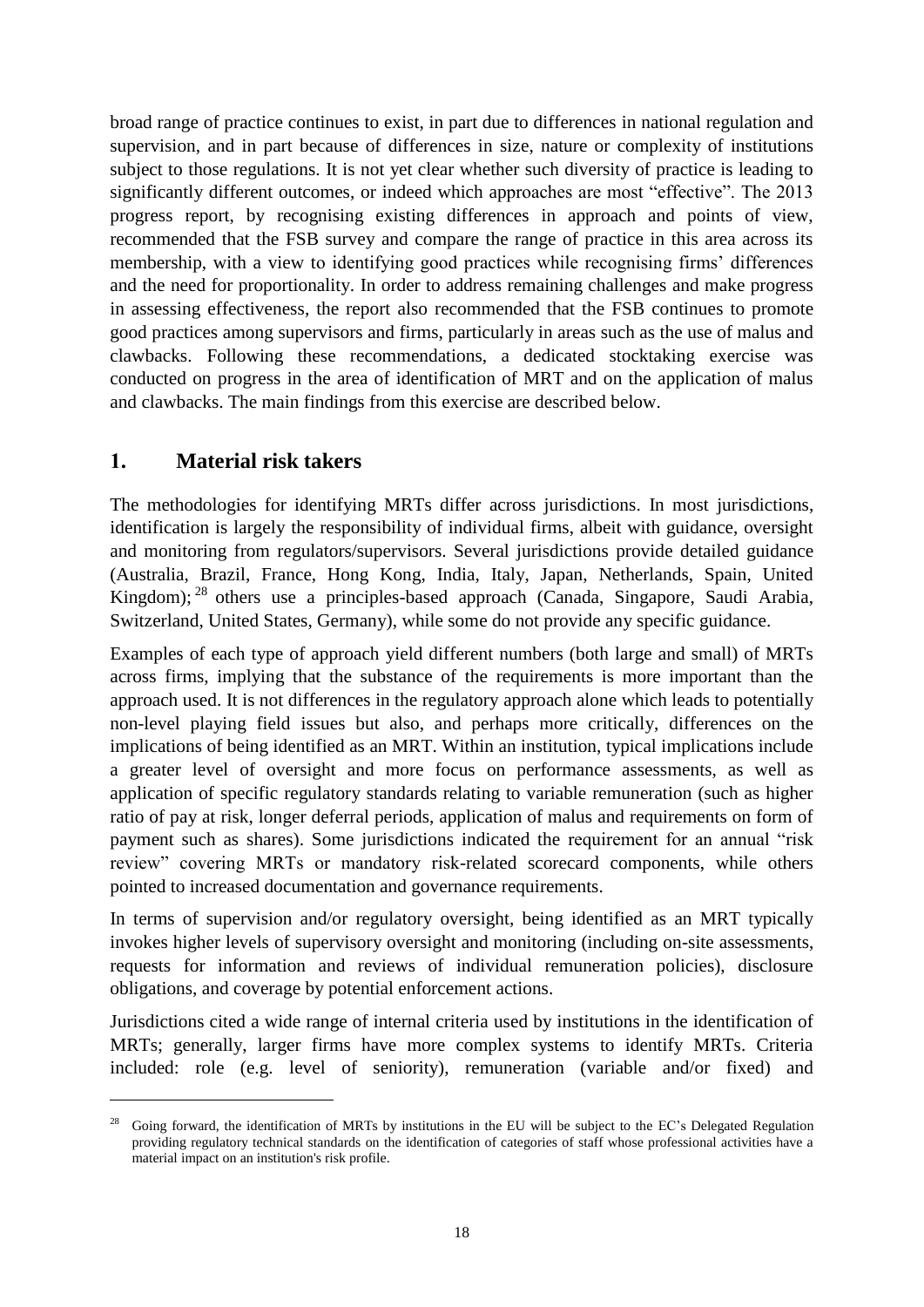responsibilities (e.g. control function roles, material risk taking, membership in specific business units or committees, authority to design and approve products, ability to impact a firm's capital and liquidity positions including the wider business group). The majority of firms use a group-wide approach to ensure consistency across all operating jurisdictions. The most consistent focus tends to be individuals with capacity to significantly impact the risk profile of a firm. Categories of individuals most commonly identified include: i) employees at a defined organisational level and above; ii) employees who are managing a business; iii) employees based on the type of risk they are permitted to take; and iv) key employees in control functions, such as legal, internal audit, risk management and human resources. More generally, industry participants at the FSB workshop indicated that the process to identify MRTs has evolved from a "broad stroke" approach to being more refined and articulated, with better understanding by both employees and managers of the identification process, the role of risk within that process, and the implications of identification on compensation structures.

While not all jurisdictions provided information on this issue, it is clear that there are differences on whether the focus is on inherent or residual risk when identifying MRTs, i.e. whether the impact of control structures should affect the assessment of actual risk for identification purposes (some jurisdictions consider risk before the application of controls).

With regard to the output of identification methodologies, not all jurisdictions provided the total number of employees identified as MRTs. In terms of the average percentage of total employees typically identified as MRTs at "significant" firms, responses ranged from 0.01% of employees of the global consolidated organisation to more than 5%.<sup>29</sup> This number varied between but also within individual jurisdictions and institutions as a result of factors such as the number of institutions surveyed, institution size, and nature of business.

One key difference is whether jurisdictions consider "groups" of risk takers when identifying MRTs. Approximately one third of the jurisdictions referenced "collective risk takers" in their submissions. While similar in concept, the definition of "groups" of MRTs is not the same as the one used by, for instance, Australia and the US. Switzerland, which has no definition for collective risk taker, allows consideration of whether a cluster of risk takers shares commonalities that would merit additional oversight.

Taking into account the various definitions of "group" or "collective" risk takers, among the positions most often covered in this category were: traders (e.g. financial market, fixed income, global equity, commodity etc.); commissioned sales personnel; group treasury; revenue generators within an identified business unit; committee members (such as credit committees); mortgage originators; and commercial lenders.

Another key difference lies in the treatment of control functions, since not all jurisdictions indicated which functions were considered in their definition of "control", or provided information on the ratio of control functions to total MRTs. Where ratios were provided, they varied widely (from 0.06% to 26% of total MRTs as a percentage of employees of the global consolidated organization).

<sup>29</sup> However, it is not clear from the responses whether "group of material risk takers" are considered in all cases in the numbers provided, making a comparison difficult.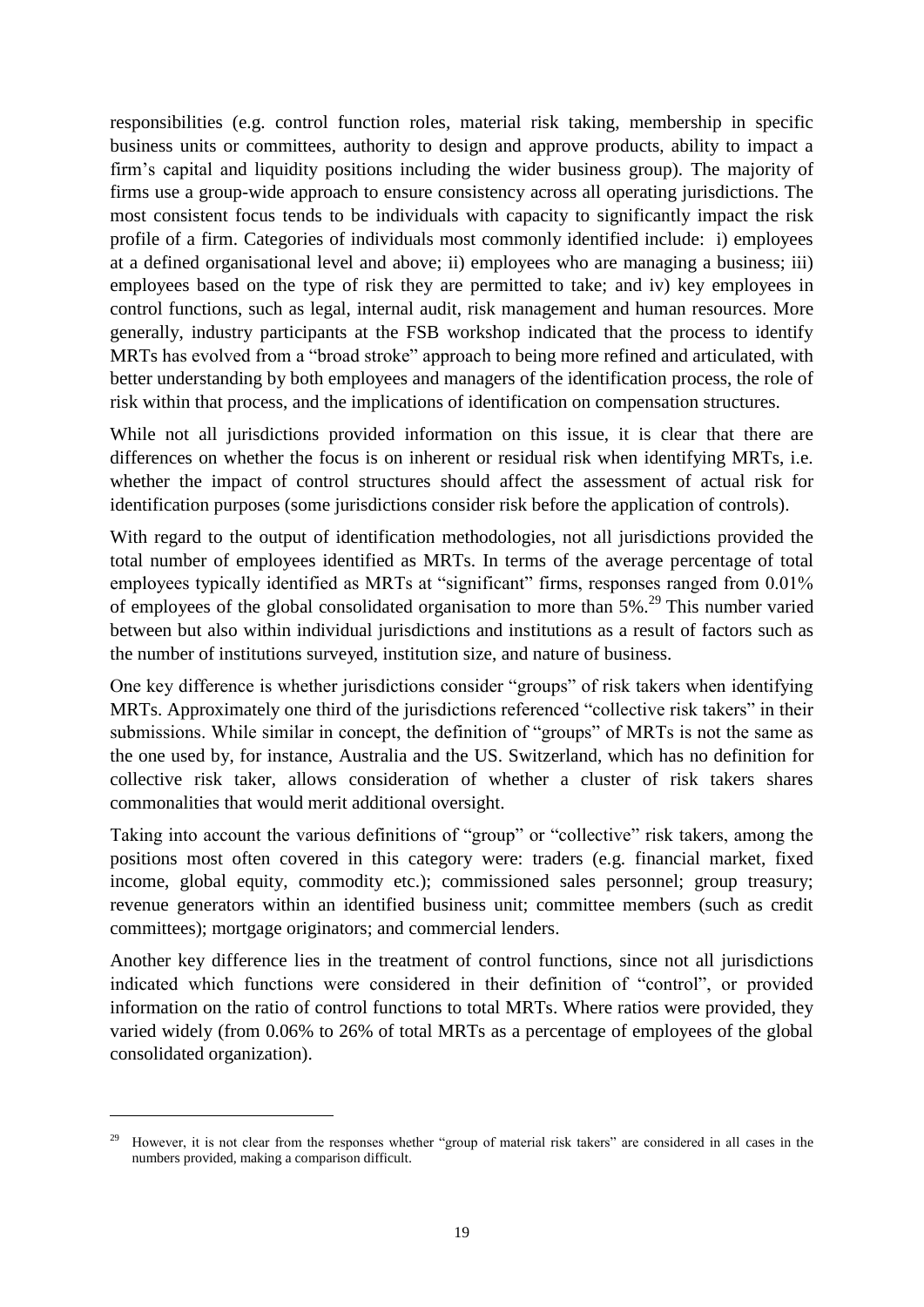### <span id="page-21-0"></span>**2. Malus and clawbacks**

 $\overline{a}$ 

There is increasing acceptance by the firms of ex post adjustments as a way to influence risk behaviour and promote longer-term performance. There appears to be general consensus that malus and clawback mechanisms should exist and apply to the variable remuneration of all senior executives and other important decision-makers. However, the findings from the stocktaking exercise as well as discussion with industry suggest comparatively more progress in the use of malus adjustments than clawbacks. For example, submissions suggested that over 80% of reporting jurisdictions now require malus mechanisms. Further, even where not required, jurisdictions report an increase in the number of institutions operating in their country that have malus mechanisms in place. Progress on mechanisms to enable clawbacks, however, appears less pronounced. Less than half of the jurisdictions have mandated the adoption of clawback provisions, and only 20% report seeing an increase in use of these clauses by their institutions.

Supervisors and institutions do not report major legal obstacles related to the use of malus mechanisms, but many report local legal challenges that impede wider applicability of clawback clauses. These stem primarily from labour and tax law considerations as well from the costs involved when an employee brings a challenge to court.  $30$  Despite legal complications, some institutions voluntarily use clawback provisions for their "incentive effect". They do so based on the risk calculation that the cost of legal challenge is outweighed by the benefit of affecting employee conduct. Use of such mechanisms can send a strong message to employees that variable compensation will be at risk, even after vesting, if subsequent facts reveal that the original award was made under false assumptions (e.g. there was misrepresentation, misconduct etc.).

While the presence of malus adjustment clauses now appears widespread, there is still insufficient evidence to determine the extent to which these clauses are actually being triggered and consistently applied. In other words, it is not yet clear – in situations where the malus conditions have been met – whether the triggering of such clauses results in an appropriate impact on compensation. This may have to do in part with the fact that neither institutions nor supervisors may be testing sufficiently whether malus mechanisms are working as intended, and in part with the fact that more time may be needed to gather the data necessary to do appropriate back-testing and other reviews to measure adherence and impact.

Practices differ with respect to the proportion of variable remuneration at risk, and in particular on the extent of variable pay that is: a) required; b) subject to deferral; and c) at risk under a malus or clawback mechanism.<sup>31</sup> A number of jurisdictions believe that the effectiveness of such adjustment mechanisms could be adversely impacted by recent developments, such as the introduction of a limit on the ratio of variable to fixed remuneration for banks subject to CRD IV provisions, should such developments reduce the proportion of pay that is available to be put at risk.

In Mexico, for example, the Federal Constitution prohibits the seizing of the product of a person's labor without due judicial process, making clawback procedures unavailable.

 $31$  In the EU, CRD IV requires that "up to 100 % of the total variable remuneration shall be subject to malus or clawback arrangements".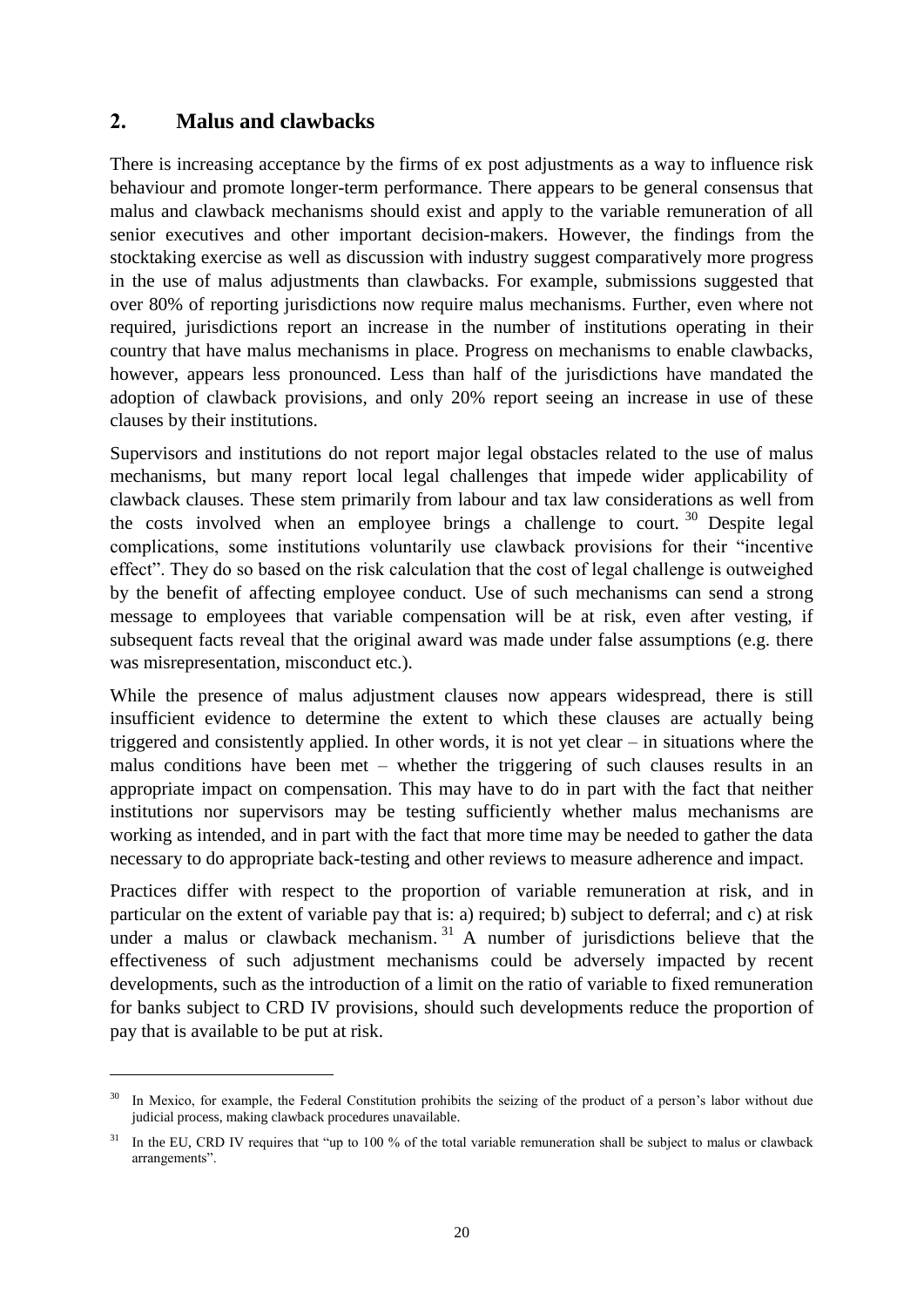One purpose of malus and clawback mechanisms is to better align remuneration outcomes with the risk cycle. Deferral and "look back" periods are important variables in the design of effective mechanisms. A lengthening by institutions in the deferral or vesting periods, often at the encouragement of supervisors, has already been observed; some institutions now have deferral periods of up to 5 years or more for some instruments. Other institutions are also now moving in the direction of increasing the "look-back" period, sometimes to five years or longer (one institution uses seven years, another ten years, another has no limit).

Some institutions are using malus mechanisms in a wider range of circumstances, and recognise that they do not need to wait for behaviour that justifies legal termination to make appropriate *ex post* conduct compensation adjustments. There is also strong consensus that the triggers or performance indicators should not be only financial in nature but should also include factors such as managerial oversight, personal conduct, compliance with relevant regulations and proper management of risk. The triggers or thresholds currently in use vary considerably in nature and degree of specificity. Some are very specific, such as "credit loss exceeding X level", "financial loss on trading", or "pre-tax loss". Others are more general and thus may allow for more discretion, such as "revenue impairment", "adverse impact on economic profit", "devaluation of corporate value", and "deficient financial performance". Some triggers set very high hurdles ("material restatement of the financials", "substantial loss", "materially adverse financial impact") that are only likely to be triggered in the most severe of circumstances.

Hurdles for clawbacks can be high ("substantial contribution to a significant financial loss", "substantial breach", "wilful and deliberate misrepresentation", acts that cause a need for "extraordinary disclosure"), although some institutions use these in combination with other triggers that may allow for wider application (e.g. "personal misconduct", "neglect or failure to use proper risk management", "omission in supervisory duties").

Supervisory responses reflect a variety of views on what contributes to effective malus and clawback mechanisms. These range from ensuring that such mechanisms are properly documented in employee contracts and compensation plans, to avoiding abuse of discretion by allowing only downward adjustments or using a special committee to review malus/clawback application which includes representatives from a control function. There is also emerging consensus that clarity of communication to employees, proper governance, consistent application, and having enough variable compensation "at risk" are key to effective ex post risk adjustment.

With regard to clarity of communication, authorities and firms underline the importance of ensuring that employees understand the reasons for the use of ex post mechanisms, and the situations under which they will apply. This includes regularly reminding employees of the existence of these mechanisms and the behaviours that will be rewarded or which could lead to a reduction in pay. It is also important to have in place a good governance process to help ensure integrity in the development and application of these mechanisms, including ensuring consistent and fair enforcement.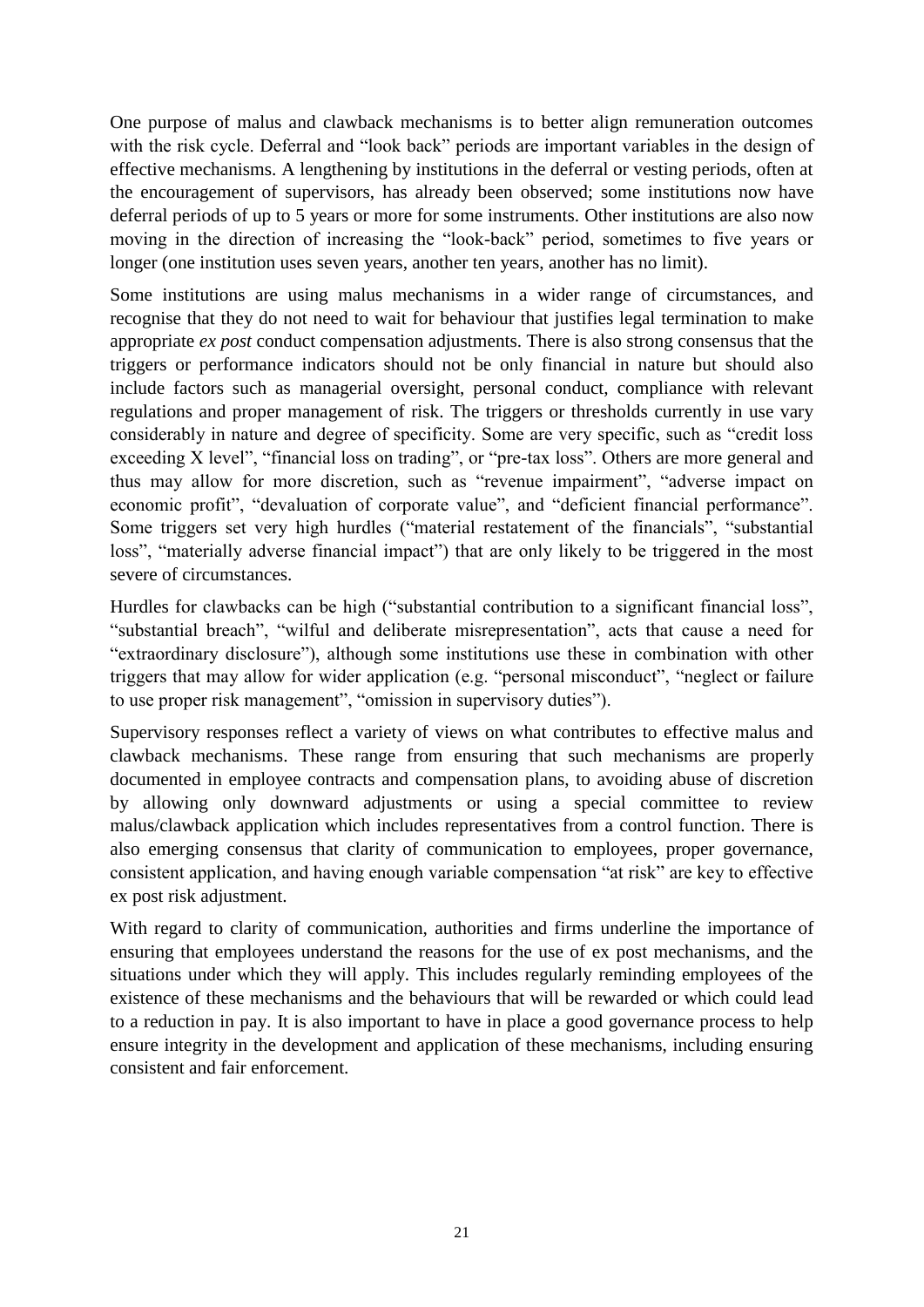### **Annex A: Status of national implementation**

The table below provides a snapshot of the status of implementation in FSB member jurisdictions. The table does not provide an assessment of the degree of compliance with the particular Principle or Standard, but is an indication of the extent to which regulatory or supervisory initiatives have been taken to implement the Principles and Standards (or elements thereof).<sup>32</sup> The table was developed by the FSB Secretariat based on the responses to the template by FSB jurisdictions, and national entries have been checked for accuracy by the relevant authorities. The cells highlighted in orange indicate areas where changes are reported since the 2013 progress report (in parenthesis, the status before the change).

<span id="page-23-0"></span>

|                | <b>AR</b>                                                    | AU | <b>BR</b>    | CA | <b>CN</b>    | <b>FR</b>    | DE           | HK           | IN           | ID           | IT           | JP | <b>KR</b>    | MX           | <b>NL</b>   | <b>RU</b>    | <b>SA</b>    | <b>SG</b>    | ZA           | ES           | <b>CH</b>    | <b>TR</b> | <b>UK</b>    | <b>US</b>   |
|----------------|--------------------------------------------------------------|----|--------------|----|--------------|--------------|--------------|--------------|--------------|--------------|--------------|----|--------------|--------------|-------------|--------------|--------------|--------------|--------------|--------------|--------------|-----------|--------------|-------------|
|                | Effective governance of compensation                         |    |              |    |              |              |              |              |              |              |              |    |              |              |             |              |              |              |              |              |              |           |              |             |
| <b>P1</b>      | $\mathbf R$                                                  | R  | R            | S  | S            | $\mathbb{R}$ | $\mathbf R$  | S            | $\mathbf{R}$ | $\mathbf R$  | $\mathbf R$  | S. | S            | $\mathbb{R}$ | $\mathbf R$ | S.           | $\mathsf{R}$ | $\mathbf R$  | $\mathbb{R}$ | $\mathbb{R}$ | $\mathbb{R}$ | S         | $\mathbb{R}$ | $\mathbf R$ |
| P <sub>2</sub> | $\mathbf R$                                                  | R  | R            | S  | S            | $\mathbf R$  | $\mathbb{R}$ | S            | R            | $\mathbf R$  | R            | S  | S            | $\mathbb{R}$ | R           | S            | R            | R            | $\mathbb{R}$ | R            | $\mathbb{R}$ | S         | R            | S           |
| S <sub>1</sub> | $\mathbf{R}$                                                 | R  | $\mathbb{R}$ | S. | S            | $\mathbf R$  | $\mathsf{R}$ | S            | $\mathbb{R}$ | $\mathbf R$  | $\mathbf R$  | S. | <sub>S</sub> | $\mathbb{R}$ | R           | S.           | $\mathbb{R}$ | $\mathbf{R}$ | R            | R            | $\mathbf R$  | S         | R            | R           |
| P <sub>3</sub> | $\mathbf R$                                                  | R  | $\mathbb{R}$ | S  | <sub>S</sub> | $\mathbf R$  | $\mathbf R$  | S            | $\mathbb{R}$ | S            | $\mathbf R$  | S. | <sub>S</sub> | $\mathbf R$  | R           | $\mathbf{R}$ | $\mathbb{R}$ | R            | $\mathbf{R}$ | $\mathbb{R}$ | $\mathbf R$  | S         | $\mathbb{R}$ | S           |
| S <sub>2</sub> | $\mathbf R$                                                  | R  | R            | S  | S            | $\mathbb{R}$ | $\mathbb{R}$ | S            | R            | ${\bf S}$    | R            | S  | S            | $\mathbb{R}$ | R           | S            | R            | $\mathbf R$  | $\mathbf R$  | R            | $\mathbb{R}$ | S         | R            | S           |
|                | Effective alignment of compensation with prudent risk taking |    |              |    |              |              |              |              |              |              |              |    |              |              |             |              |              |              |              |              |              |           |              |             |
| <b>P4</b>      | $\mathbf R$                                                  | R  | $\mathbb{R}$ | S  | S            | $\mathbf R$  | $\mathbf R$  | S            | $\mathbb{R}$ | $\mathbb{R}$ | $\mathbf R$  | S. | S            | $\mathbf{R}$ | R           | S.           | $\mathbf R$  | R            | $\mathsf{R}$ | $\mathbb{R}$ | $\mathbf R$  | S         | $\mathbb{R}$ | S           |
| S <sub>3</sub> | $\mathbf R$                                                  | R  | R            | S. | <sub>S</sub> | $\mathbf R$  | $\mathbf R$  | S            | $\mathbb{R}$ | $\mathbb{R}$ | $\mathbb{R}$ | S. | <sub>S</sub> | $\mathbb{R}$ | S           | S.           | $\mathbb{R}$ | R            | $\mathbb{R}$ | $\mathbb{R}$ | $\mathbf R$  | S         | R            | R           |
| <b>S4</b>      | R                                                            | R. | R.           | S. | <sub>S</sub> | $\mathbf R$  | R            | <sub>S</sub> | R            | IP           | R            | S. | S.           | R            | R           | S.           | R.           | S.           | $\mathbf{R}$ | R            | R            | S         | R            | S           |
| <b>P5</b>      | $\mathbf R$                                                  | R  | R            | S  | S            | $\mathbf R$  | $\mathbf R$  | S            | $\mathbb{R}$ | IP           | R            | S  | <sub>S</sub> | $\mathbb{R}$ | R           | S            | $\mathbb{R}$ | $\mathbf{R}$ | $\mathbb{R}$ | R            | R            | S         | R            | S           |
| S <sub>5</sub> | $\overline{\text{R}}$                                        | R  | R            | S  | S            | R            | $\mathbf R$  | S            | $\mathbf R$  | IP           | $\mathbf R$  | S  | S            | $\mathbb{R}$ | R           | S            | $\mathbb{R}$ | S            | $\mathbb{R}$ | R            | $\mathbb{R}$ | S         | $\mathbb{R}$ | S           |
|                | $(party)^{33}$<br>(NA)                                       |    |              |    |              |              |              |              |              |              |              |    |              |              |             |              |              |              |              |              |              |           |              |             |

<sup>32</sup> The effective implementation of the Principles and Standards can be achieved through a variety of approaches, including different mixes of regulation and supervisory oversight.

 $33$  Partly completed (clawbacks have not been implemented).

1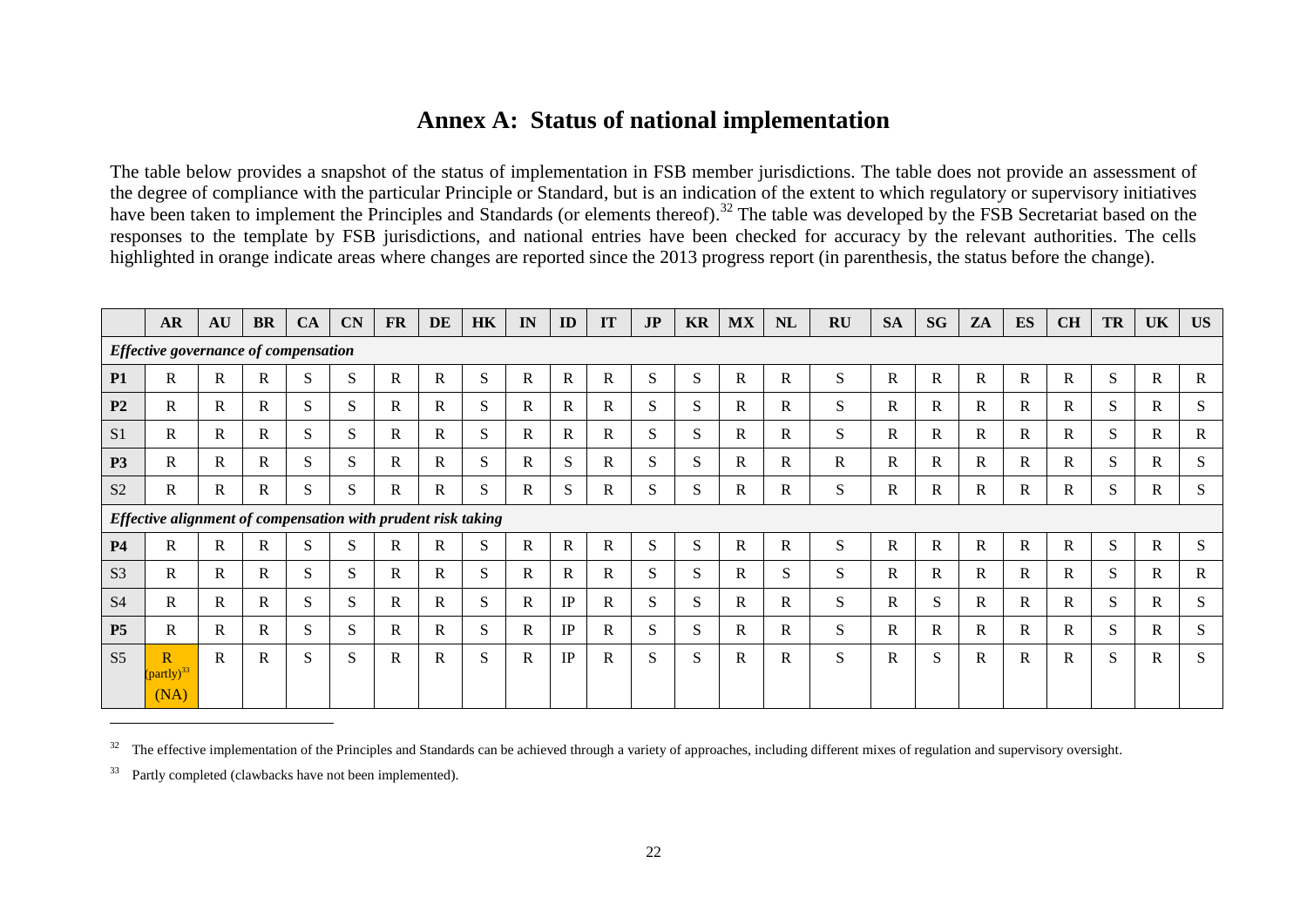|                 | <b>AR</b>    | AU          | <b>BR</b>   | CA | CN | <b>FR</b>    | DE           | HK | IN           | ID       | IT           | JP | <b>KR</b>    | MX           | NL           | RU       | <b>SA</b>    | <b>SG</b>    | ZA           | <b>ES</b>    | CH           | TR        | <b>UK</b>    | <b>US</b> |
|-----------------|--------------|-------------|-------------|----|----|--------------|--------------|----|--------------|----------|--------------|----|--------------|--------------|--------------|----------|--------------|--------------|--------------|--------------|--------------|-----------|--------------|-----------|
| <b>P6</b>       | $\mathbb{R}$ | $\mathbf R$ | R.          | S. | S  | R.           | $\mathbf{R}$ | S. | $\mathbf R$  | IP       | $\mathbf{R}$ | S. | S.           | R            | R.           | S        | R            | $\mathbb{R}$ | $\mathbf R$  | $\mathbf{R}$ | $\mathbf{R}$ | S.        | $\mathbb{R}$ | S         |
| S <sub>6</sub>  | $\mathbb{R}$ | S           | $\mathbf R$ | S  | S  | $\mathbb{R}$ | $\mathbf{R}$ | S  | $\mathbf R$  | IP       | $\mathbf{R}$ | S  | S            | $\mathbf{R}$ | $\mathbf R$  | S        | $\mathbf{R}$ | S            | $\mathbf R$  | $\mathbf R$  | $\mathbf R$  | S.        | $\mathbf R$  | S         |
|                 | (NA)         |             |             |    |    |              |              |    |              |          |              |    |              |              |              |          |              |              |              |              |              |           |              |           |
| S7              | $\mathbb{R}$ | S           | $\mathbf R$ | S  | S  | R.           | $\mathbf R$  | S. | $\mathbf R$  | IP       | $\mathbf{R}$ | S  | S            | R            | $\mathbf R$  | S        | R            | S            | $\mathbf R$  | $\mathbf{R}$ | $\mathbf R$  | NA        | $\mathbb{R}$ | S.        |
|                 | (NA)         |             |             |    |    |              |              |    |              |          |              |    |              |              |              |          |              |              |              |              |              |           |              |           |
| P7              | $\mathbb{R}$ | S           | R           | S. | IP | R.           | R            | S  | $\mathbf R$  | IP       | R            | S  | S            | R            | R            | S        | R            | R            | $\mathbb{R}$ | R            | $\mathbf{R}$ | S         | $\mathbb{R}$ | S         |
| <b>S8</b>       | $\mathbb{R}$ | S           | $\mathbf R$ | S. | IP | R.           | $\mathbf{R}$ | S  | $\mathbf R$  | IP       | $\mathbf{R}$ | S  | S            | R            | R            | S        | R            | S.           | $\mathbf R$  | $\mathbf{R}$ | $\mathbf{R}$ | <b>NA</b> | $\mathbf R$  | S         |
|                 | (NA)         |             |             |    |    |              |              |    |              |          |              |    |              |              |              | (partly) |              |              |              |              |              |           |              |           |
| <b>S9</b>       | $\mathbb{R}$ | S           | R           | S. | S  | R.           | $\mathbf{R}$ | S  | $\mathbf R$  | IP       | R            | S. | <sub>S</sub> | R            | R            | S        | R            | S.           | $\mathbb{R}$ | $\mathbf{R}$ | $\mathbf R$  | NA        | $\mathbb{R}$ | S         |
|                 | (NA)         |             |             |    |    |              |              |    |              |          |              |    |              |              |              |          |              |              |              |              |              |           |              |           |
| <b>S11</b>      | $\mathbb{R}$ | S           | $\mathbf R$ | S  | S  | R.           | $\mathbf R$  | S  | $\mathbf R$  | IP       | $\mathbf{R}$ | S  | S            | $\mathbf R$  | $\mathbf{R}$ | S        | $\mathbf{R}$ | S            | $\mathbf R$  | $\mathbf R$  | $\mathbf R$  | S         | $\mathbf R$  | S         |
| S <sub>12</sub> | $\mathbb{R}$ | S           | R           | S. | S  | R.           | $\mathbf{R}$ | S  | NA           | $\rm IP$ | R            | S. | S.           | R            | R.           | S        | R            | S.           | $\mathbf{R}$ | $\mathbf{R}$ | $\mathbf{R}$ | S.        | $\mathbb{R}$ | S         |
|                 | (NA)         |             |             |    |    |              |              |    |              |          |              |    |              |              |              |          |              |              |              |              |              |           |              |           |
| S <sub>14</sub> | $\mathbb{R}$ | S           | IP          | S. | S  | R            | $\mathbf{R}$ | S  | $\mathbf{R}$ | IP       | R            | S  | S            | R            | R            | S        | S            | S            | $\mathbf R$  | $\mathbf R$  | NA           | NA        | $\mathbf R$  | S         |
|                 | (NA)         |             |             |    |    |              |              |    |              |          |              |    |              |              |              |          |              |              |              |              |              |           |              |           |

*Legend: R – regulatory approach (including applicable laws, regulations, and a mix of both regulation and supervisory oversight); S – supervisory approach (including supervisory guidance and/or oversight); IP – initiatives under preparation; UC – initiatives under consideration; NA – not addressed or not relevant. (S19 not included.)*

Acronyms: AR - Argentina; AU - Australia; BR - Brazil; Ca - Canada; CN - China; FR - France; DE - Germany; HK - Hong Kong; IN - India; ID - Indonesia; IT - Italy;  $JP - Japan$ ;  $KR - Korea$ ;  $MX - Mexico$ ;  $NL - Netherlands$ ;  $RU - Rusia$ ;  $SA - Saudi Arabia$ ;  $SG - Singapore$ ;  $ZA - South Africa$ ;  $ES - Spain$ ;  $CH - Switzerland$ ; *TR –Turkey; UK – United Kingdom; US – United States.*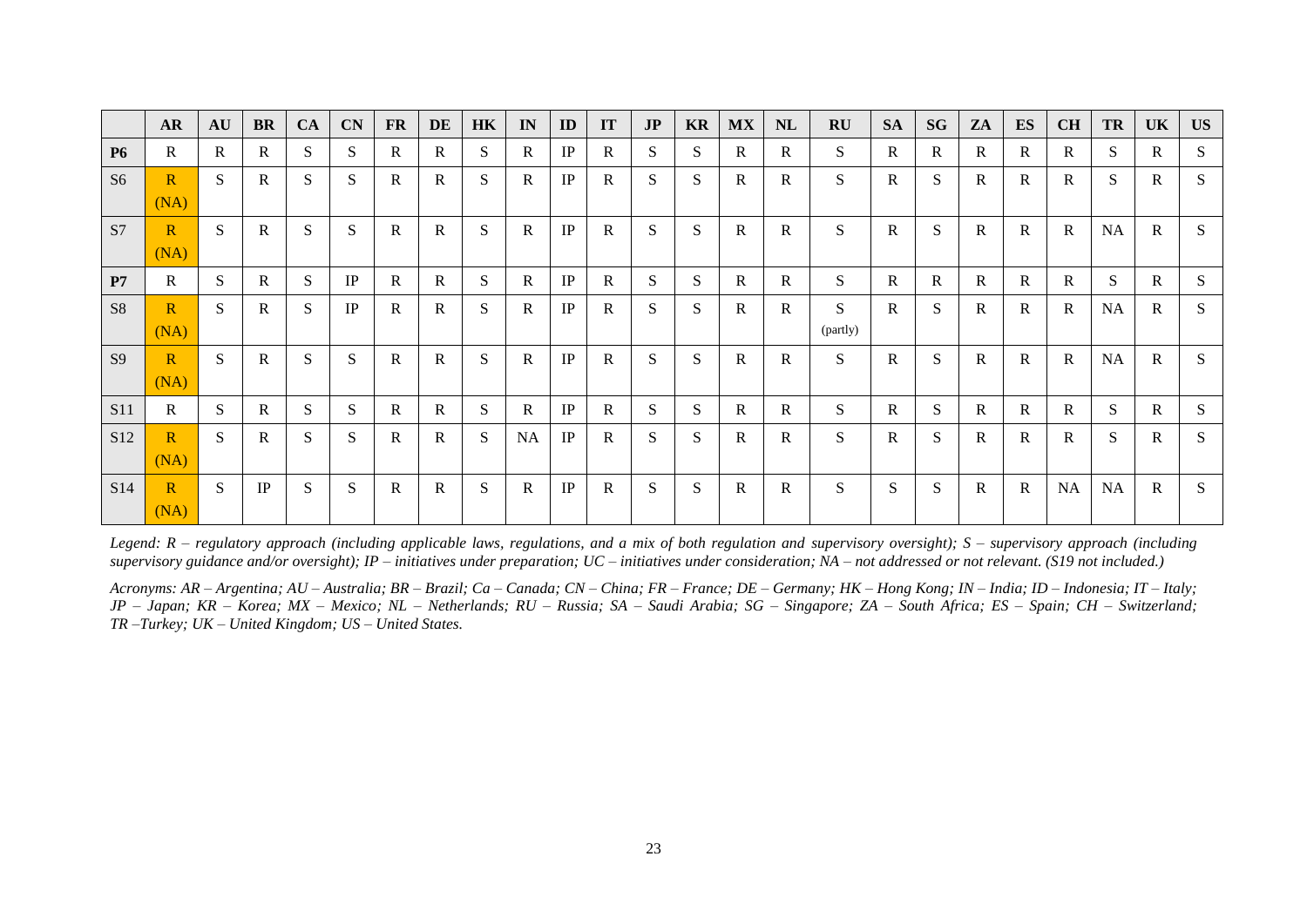<span id="page-25-0"></span>

|                  | <b>Remaining gaps</b><br>in national       | Principle not<br>yet | <b>Standard not</b><br>yet |                                                                                                                                                                                                                                                                                                                                                                                                                                                                                                                                                                                                                                                                                                                                                                                                                                                                                                                                                                                                                                                                                                                                                                         |
|------------------|--------------------------------------------|----------------------|----------------------------|-------------------------------------------------------------------------------------------------------------------------------------------------------------------------------------------------------------------------------------------------------------------------------------------------------------------------------------------------------------------------------------------------------------------------------------------------------------------------------------------------------------------------------------------------------------------------------------------------------------------------------------------------------------------------------------------------------------------------------------------------------------------------------------------------------------------------------------------------------------------------------------------------------------------------------------------------------------------------------------------------------------------------------------------------------------------------------------------------------------------------------------------------------------------------|
| Country          | implementation                             | implemented          | implemented                | <b>Reason / additional information</b>                                                                                                                                                                                                                                                                                                                                                                                                                                                                                                                                                                                                                                                                                                                                                                                                                                                                                                                                                                                                                                                                                                                                  |
| <b>Argentina</b> | Effective<br>alignment with<br>risk taking |                      | 5 (partly)<br>and10        | In Argentina there are legal restrictions on clawback clauses. In regard to Standard<br>10, it has not been legally established that supervisors can restructure compensation<br>schemes of a banking institution. The Financial Law N° 21526 Section 35 and<br>complementary measures establish the legal framework for the restructuring of such<br>institutions. See http://www.bcra.gov.ar/pdfs/marco/MarcoLegalCompleto.pdf.                                                                                                                                                                                                                                                                                                                                                                                                                                                                                                                                                                                                                                                                                                                                       |
| <b>Brazil</b>    | Effective<br>alignment with<br>risk-taking |                      | 10 and 14, 15<br>(partly)  | The implementation of Standard 14 is under preparation. After the 2012 Progress<br>report Brazilian authorities started studies regarding the implementation of standard<br>14, which is still in course. To date, Standard 10 is not applicable in Brazil since the<br>Fiscal Responsibility Law prohibits the injection of public funds in failing banks.<br>Current regulation (Resolution CMN 4,019, September 2011) allows the Central<br>Bank of Brazil to set limits to fixed and variable remuneration in cases of<br>inappropriate exposure to risks, deterioration of the institution's financial situation<br>and internal control deficiencies. As regards Standard 15, the Basel Committee's<br>2013 regulatory consistency assessment of Basel III risk-based capital regulations<br>in Brazil (http://www.bis.org/bcbs/implementation/12_br.pdf) reports that the Pillar<br>3 remuneration disclosures requirements have not been implemented due to security<br>concerns. The authorities report that for listed companies, pre-existing regulation<br>addressed several disclosure requirements on compensation of directors and<br>senior executives. |
| <b>China</b>     | Effective<br>alignment with<br>risk-taking | $\tau$               | 8                          | Currently, compensation is overwhelmingly paid in cash. China is considering<br>increasing the use of long-term incentive plans with stock-linked instruments.                                                                                                                                                                                                                                                                                                                                                                                                                                                                                                                                                                                                                                                                                                                                                                                                                                                                                                                                                                                                          |
| India            | Effective<br>alignment with<br>risk-taking |                      | 12                         | Standard 12 has not been implemented as any payment of compensation to whole<br>time directors and CEOs during and after employment requires RBI approval on a<br>case-by-case basis. Given the above, the authority is of the view that no further<br>measures are required to be taken.                                                                                                                                                                                                                                                                                                                                                                                                                                                                                                                                                                                                                                                                                                                                                                                                                                                                               |

# **Annex B: Remaining gaps in national implementation**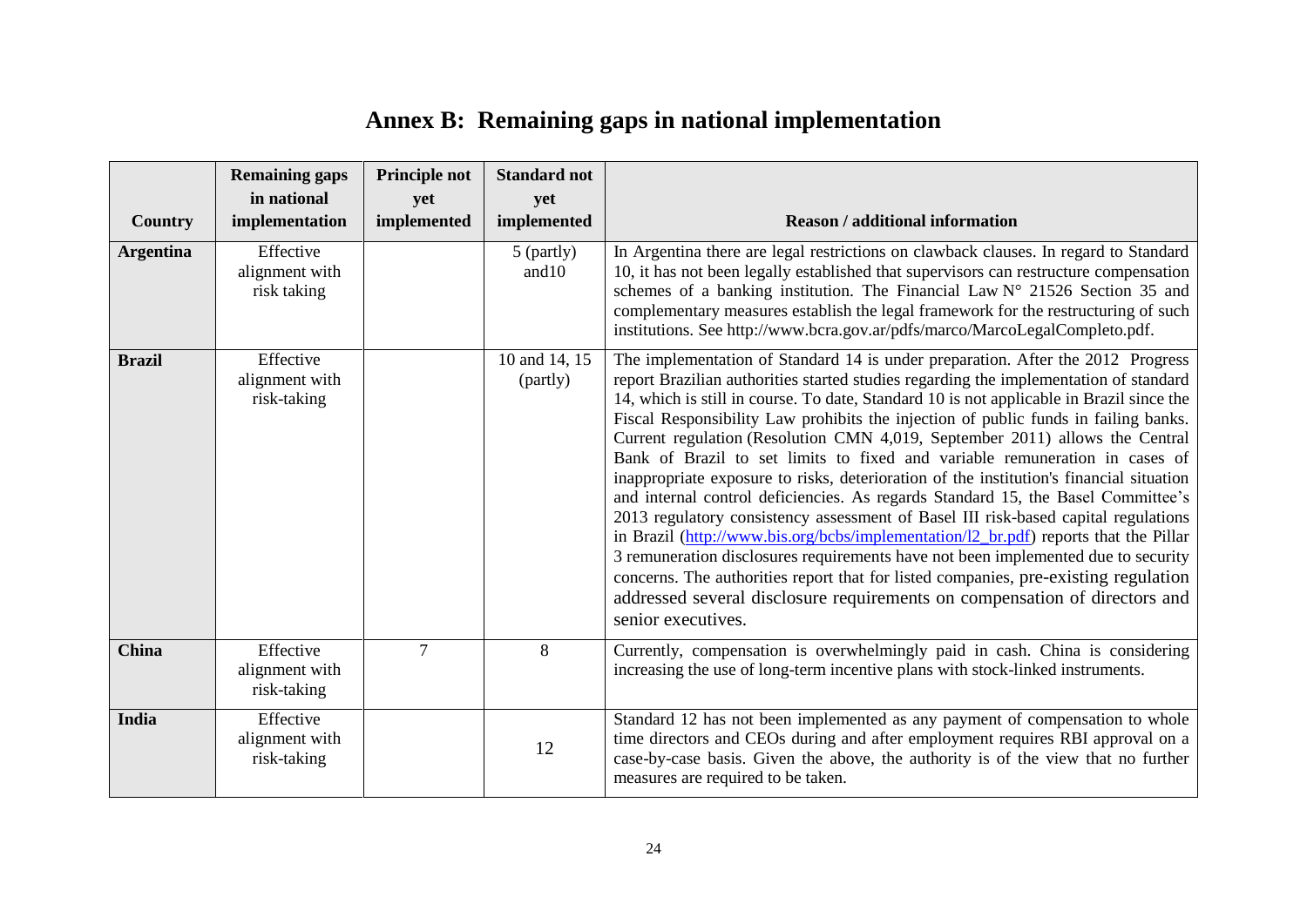|                               | <b>Remaining gaps</b><br>in national       | <b>Principle not</b><br>yet | <b>Standard not</b><br>yet |                                                                                                                                                                                                                                                                                                           |
|-------------------------------|--------------------------------------------|-----------------------------|----------------------------|-----------------------------------------------------------------------------------------------------------------------------------------------------------------------------------------------------------------------------------------------------------------------------------------------------------|
| Country                       | implementation                             | implemented                 | implemented                | <b>Reason / additional information</b>                                                                                                                                                                                                                                                                    |
| <b>Indonesia</b>              | Effective<br>alignment with<br>risk-taking | 5, 6, 7                     | $4 - 14$                   | These Standards remain under consideration. The adherence by financial<br>institutions to the standards on risk alignment is confirmed by supervisory evidence.                                                                                                                                           |
| <b>Russia</b>                 | Effective<br>alignment with<br>risk-taking |                             | 8 (partly)                 | Legislative and market practice constraints (most institutions are non-listed<br>companies, and remuneration with debt instruments is not allowed).                                                                                                                                                       |
| <b>South</b><br><b>Africa</b> | Effective<br>alignment with<br>risk taking |                             | 10                         | South Africa is currently in the process of adopting a twin-peaks regulatory<br>structure. Principle 10 could possibly be addressed in the above legislation,<br>although this is an ongoing process and the implementation timelines are not yet<br>clearly specified.                                   |
| <b>Switzerland</b>            | Effective<br>alignment with<br>risk-taking |                             | 14                         | Even though there is no formal guidance, the Standard concerning no hedging in<br>respect of remuneration is addressed by larger institutions through internal<br>compliance processes. The adherence by larger institutions to this Standard is<br>confirmed by supervisory evidence.                    |
| <b>Turkey</b>                 | Effective<br>alignment with<br>risk-taking |                             | 7, 8, 9, 14                | These standards are not implemented in the regulation or in supervisory guidance<br>(7, 8, 9 and 14) and they are not compulsory for all banks, however supervisors<br>expect banks to take the principles stated in the regulation into account when<br>designing their internal systems and procedures. |
| <b>US</b>                     | Disclosure                                 |                             | 15                         | The US is in the process of preparing a rule related to Pillar 3 compensation<br>disclosure guidance. Much of the information required by the BCBS guidance is<br>already disclosed by major banks.                                                                                                       |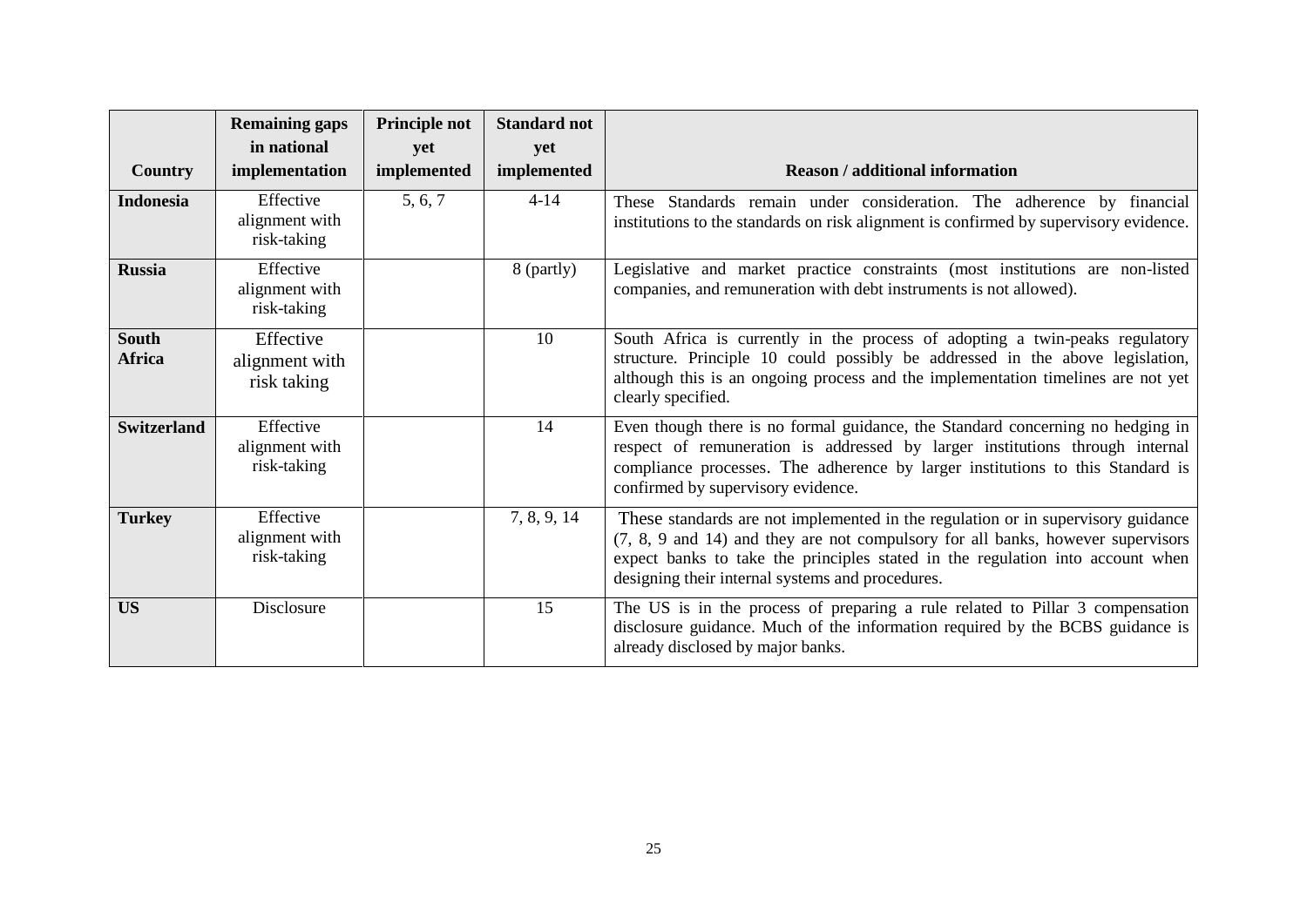## <span id="page-27-0"></span>**Annex C: Members of the FSB Compensation Monitoring Contact Group**

| <b>Argentina</b> | <b>Adriana Antonelli</b><br>Senior Manager, Financial Institutions<br>Central Bank of Argentina                                            |
|------------------|--------------------------------------------------------------------------------------------------------------------------------------------|
| <b>Australia</b> | <b>David Lewis</b><br>General Manager, Supervision Framework<br><b>Australian Prudential Regulation Authority</b>                          |
| <b>Brazil</b>    | Keiichi Nakayama<br>Coordinator, Supervision of Banks and Banking Conglomerates<br><b>Central Bank of Brazil</b>                           |
| Canada           | <b>Maria Moutafis</b><br>Managing Director, Corporate Governance Division<br>Office of the Superintendent of Financial Institutions (OSFI) |
| <b>China</b>     | <b>Zhang Jingjing</b><br>Deputy Section-Chief, International Department<br><b>China Banking Regulatory Commission</b>                      |
| <b>France</b>    | <b>Philippe Richard</b><br>Director, International Affairs<br>Autorité de Contrôle Prudentiel (ACP)                                        |
| <b>Germany</b>   | <b>Christoph Schiedermair</b><br>Head, Cross-Sectoral Issues, International Department<br><b>BaFin</b>                                     |
| <b>Hong Kong</b> | <b>Cheng Wai-Leung</b><br>Senior Manager, Banking Supervision Department<br>Hong Kong Monetary Authority                                   |
| India            | <b>S C Misra</b><br>Chief General Manager, Banking Supervision<br>Reserve Bank of India                                                    |
| <b>Indonesia</b> | <b>Ratna Dolok Saribu</b><br>Deputy Director<br>Otoritas Jasa Keuangan (OJK)                                                               |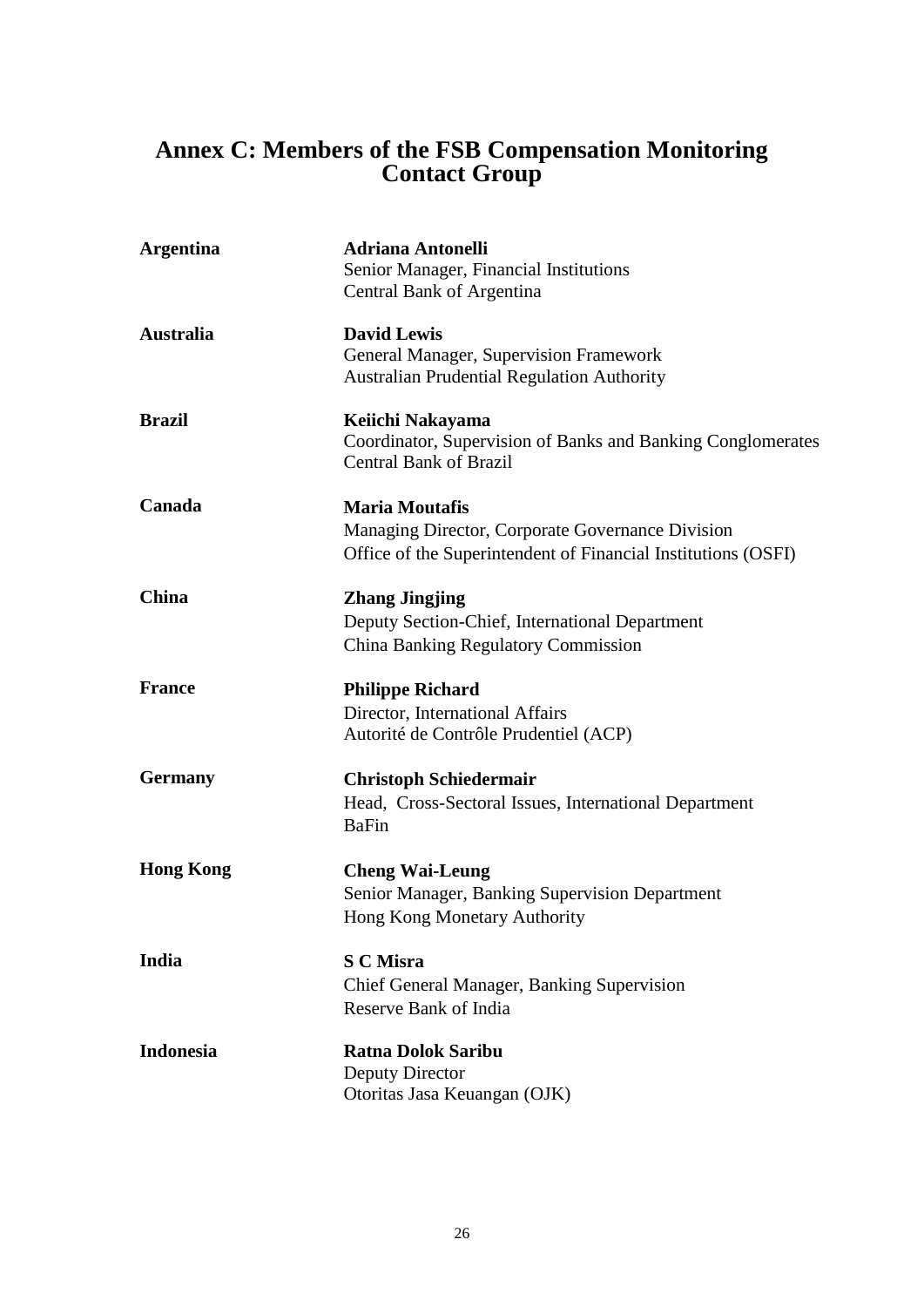| <b>Italy</b>        | <b>Teresa Colarossi</b><br>Senior Officer, Large Banking Groups Supervision Department<br><b>Bank of Italy</b>                               |
|---------------------|----------------------------------------------------------------------------------------------------------------------------------------------|
| <b>Japan</b>        | Atsushi Yamada<br><b>Supervisory Coordination Division</b><br><b>Financial Services Agency</b>                                               |
| Korea               | <b>Joo-Hyung Sohn</b><br>Director, Financial Regulatory Reform Team<br><b>Financial Services Commission</b>                                  |
| <b>Mexico</b>       | <b>Rocío Robles</b><br>Deputy General Manager, Structural Regulation<br>Comisión Nacional Bancaria y de Valores                              |
| <b>Netherlands</b>  | <b>Annick Teubner</b><br>Supervisory Policy Division, Section Governance and Accounting<br>De Netherlandsche Bank                            |
| <b>Russia</b>       | Nataliya Elizarova<br><b>Chief Economist, Financial Stability Department</b><br><b>Bank of Russia</b>                                        |
| Saudi Arabia        | <b>Faisal M Alshaalan</b><br>Senior Bank Supervisor, Banking Supervision<br>Saudi Arabian Monetary Agency                                    |
| <b>Singapore</b>    | <b>Lim Cheng Khai</b><br>Deputy Director, Banking Department I<br>Monetary Authority of Singapore                                            |
| <b>South Africa</b> | <b>Hugo Stark</b><br><b>Assistant General Manager,</b><br>Policy and Regulations Administration Section<br><b>South African Reserve Bank</b> |
| <b>Spain</b>        | <b>Domingo Moreno</b><br>Head of the Regulatory Compliance Supervision Division<br><b>Bank of Spain</b>                                      |
| <b>Switzerland</b>  | <b>Gabe Shawn Varges</b><br><b>Head of Governance</b><br>Swiss Financial Market Supervisory Authority (FINMA)                                |